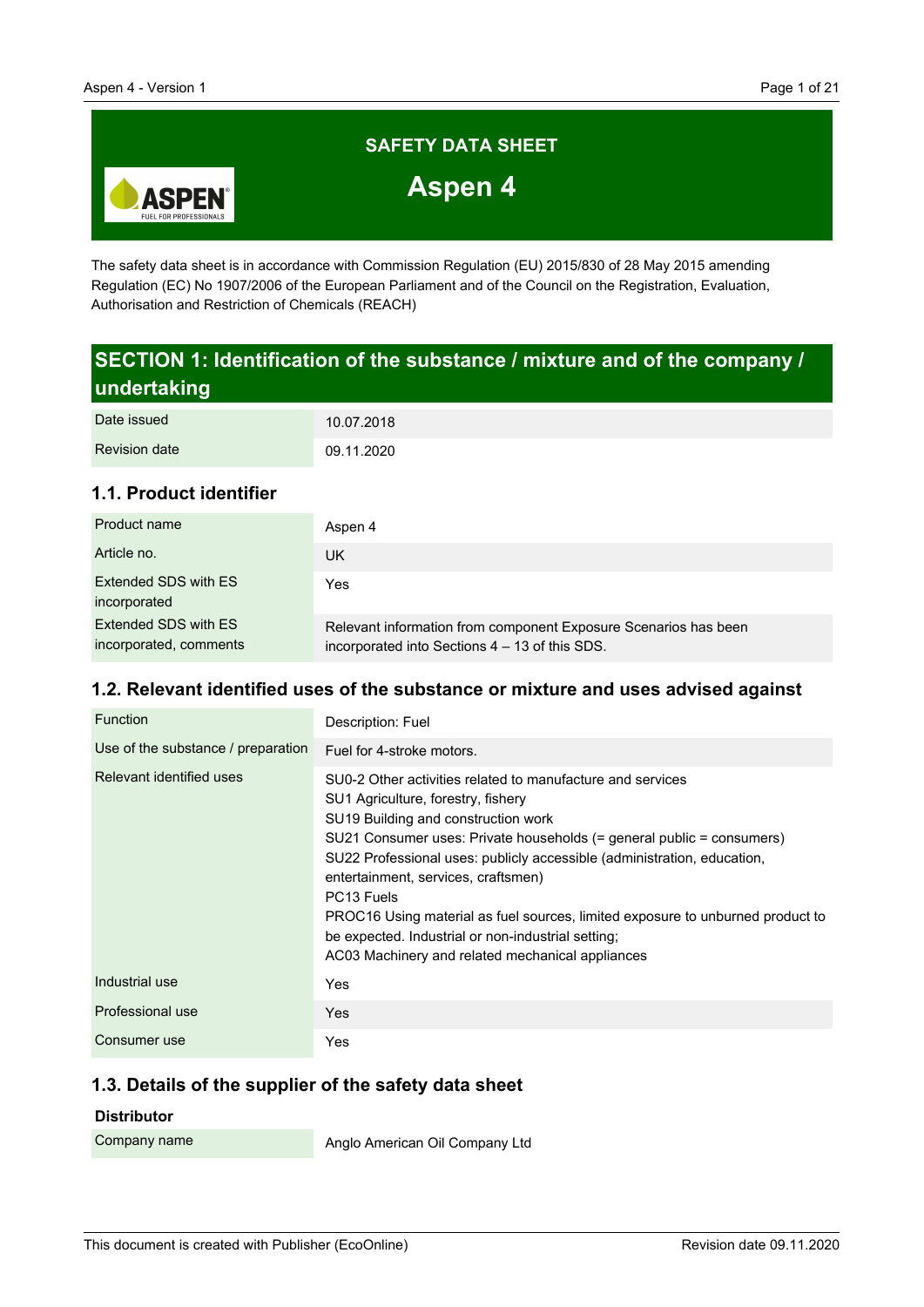| Office address   | 58 Holton Road                         |
|------------------|----------------------------------------|
| Postal address   | Holton Heath Trading Park              |
| Postcode         | <b>BH16 6LT</b>                        |
| City             | Poole                                  |
| Country          | United Kingdom                         |
| Telephone number | +44 1929 551557                        |
| Fax              | +44 1929 551567                        |
| Email            | info@aaoil.co.uk                       |
| Website          | www.aaoil.co.uk                        |
| <b>Producer</b>  |                                        |
| Company name     | Lantmännen Aspen AB                    |
| Postal address   | Iberovägen 2                           |
| Postcode         | SE-438 54                              |
| City             | Hindås                                 |
| Country          | Sweden                                 |
| Telephone number | +46 (0)301-23 00 00, (08:00-16.30 CET) |
| Email            | aspensds@lantmannen.com                |
| Website          | http://www.aspenfuels.com/             |

## **1.4. Emergency telephone number**

| Emergency telephone | Telephone number: 112<br>Description: SOS                                                                                     |
|---------------------|-------------------------------------------------------------------------------------------------------------------------------|
|                     | Telephone number: 0845 46 47 (England Wales)<br>08454 24 24 24 (Scotland)<br>Description: NHS - Emergency medical conditions. |
|                     | Telephone number: 111<br>Description: NHS - National Poisons Information Service                                              |

# **SECTION 2: Hazards identification**

# **2.1. Classification of the substance or mixture**

| Classification according to<br>Regulation (EC) No 1272/2008<br><b>ICLP / GHSI</b> | Flam. Lig. 1; H224      |
|-----------------------------------------------------------------------------------|-------------------------|
|                                                                                   | Asp. Tox. 1; H304       |
|                                                                                   | Skin Irrit. 2; H315     |
|                                                                                   | STOT SE 3: H336         |
|                                                                                   | Aquatic Chronic 4; H413 |

### **2.2. Label elements**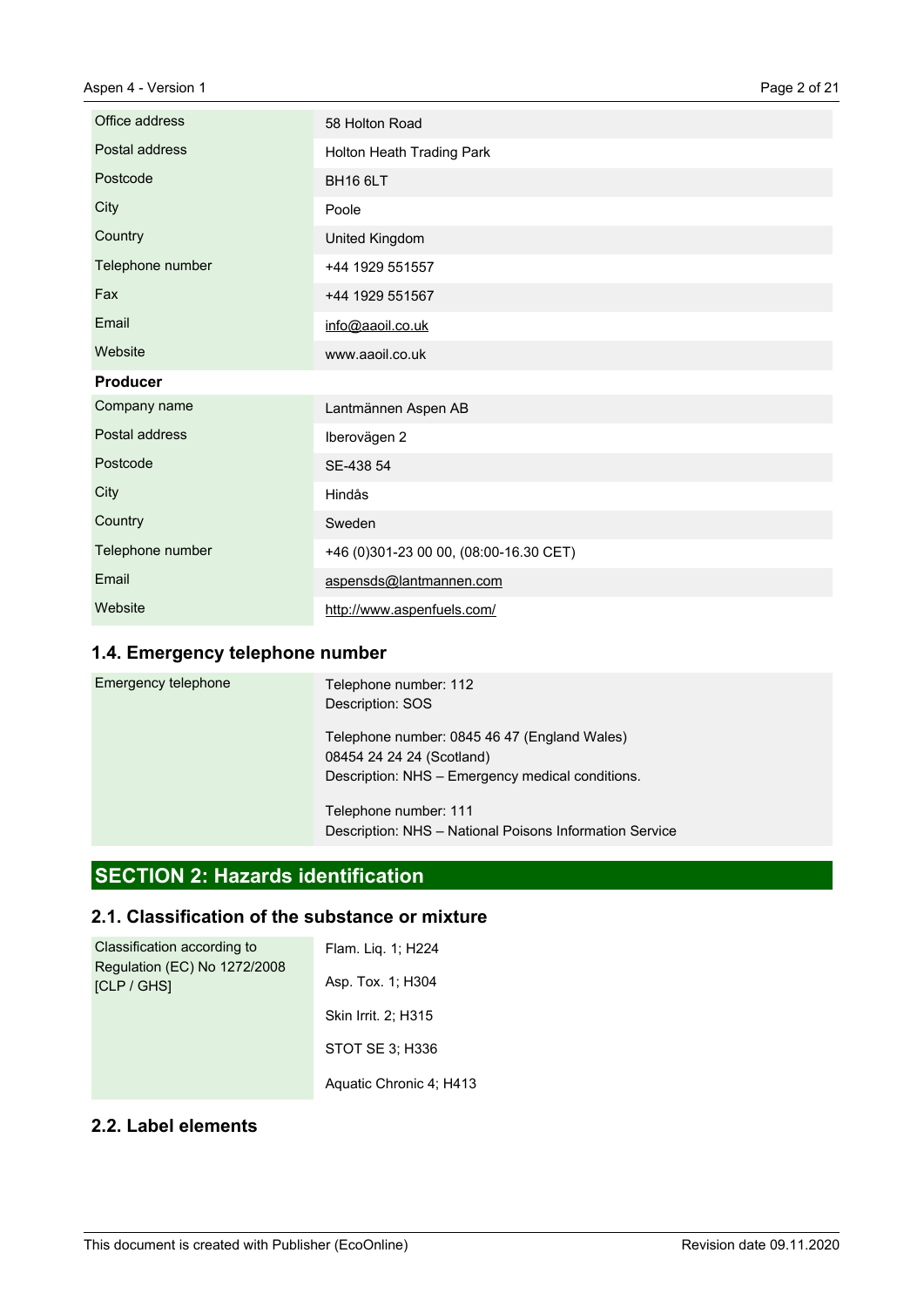### **Hazard pictograms (CLP)**

| Signal word              | Danger                                                                                                                                                                                                                                                                                                                                                                                                                                                                                   |
|--------------------------|------------------------------------------------------------------------------------------------------------------------------------------------------------------------------------------------------------------------------------------------------------------------------------------------------------------------------------------------------------------------------------------------------------------------------------------------------------------------------------------|
| <b>Hazard statements</b> | H224 Extremely flammable liquid and vapour. H304 May be fatal if swallowed<br>and enters airways. H315 Causes skin irritation. H336 May cause drowsiness or<br>dizziness. H413 May cause long lasting harmful effects to aquatic life.                                                                                                                                                                                                                                                   |
| Precautionary statements | P102 Keep out of reach of children.<br>P210 Keep away from heat, hot surfaces, sparks, open flames and other ignition<br>sources. No smoking.<br>P260 Do not breathe dust / fume / gas / mist / vapours / spray.<br>P262 Do not get in eyes, on skin, or on clothing.<br>P301+P310 IF SWALLOWED: Immediately call a POISON CENTER or doctor /<br>physician.<br>P331 Do NOT induce vomiting.<br>P501 Dispose of contents / container to approved waste recipient in an open<br>container. |
| Tactile warnings         | Yes                                                                                                                                                                                                                                                                                                                                                                                                                                                                                      |
| Child-protection         | Yes                                                                                                                                                                                                                                                                                                                                                                                                                                                                                      |

### **2.3. Other hazards**

| Health effect | May cause nausea, headache, dizziness and poisoning. Narcosis in high<br>concentrations.<br>In high concentrations, vapours may irritate throat and respiratory system and<br>cause coughing.<br>Prolonged skin contact may cause redness, irritation and dry skin. |
|---------------|---------------------------------------------------------------------------------------------------------------------------------------------------------------------------------------------------------------------------------------------------------------------|
| Other hazards | Vapours are heavier than air and may travel along the floor and in the bottom of<br>containers. Vapours may be ignited by a spark, a hot surface or an ember.                                                                                                       |

# **SECTION 3: Composition / information on ingredients**

## **3.2. Mixtures**

| Substance        | <b>Identification</b>                                                                                                                       | <b>Classification</b>                                                                                        | <b>Contents</b> | <b>Notes</b>   |
|------------------|---------------------------------------------------------------------------------------------------------------------------------------------|--------------------------------------------------------------------------------------------------------------|-----------------|----------------|
| Alkylate (EU)    | CAS No.: 68527-27-5.<br>64741-64-6<br>EC No.: 271-267-0.<br>265-066-7<br>REACH Reg. No.:<br>01-2119471477-29-xxxx.<br>01-2119485026-38-xxxx | Flam. Liq. 1; H224<br>Asp. tox. 1; H304<br>Skin Irrit. 2; H315<br>STOT SE 3: H336<br>Aquatic Chronic 2; H411 | $80 - 95%$      |                |
| Isomerat (EU)    | CAS No.: 64741-70-4<br>EC No.: 265-073-5<br>REACH Reg. No.:<br>01-2119480399-24                                                             | Flam. Lig. 1; H224<br>Asp. tox. 1; H304<br>Aquatic Chronic 2; H411<br>Skin Irrit. 2: H315<br>STOT SE 3; H336 | $5 - 15 \%$     | 1              |
| $n-$ Butane (UK) | CAS No.: 106-97-8<br>EC No.: 203-448-7                                                                                                      | Flam. Gas 1; H220<br>Press. Gas; H280                                                                        | $0 - 4 %$       | $\overline{2}$ |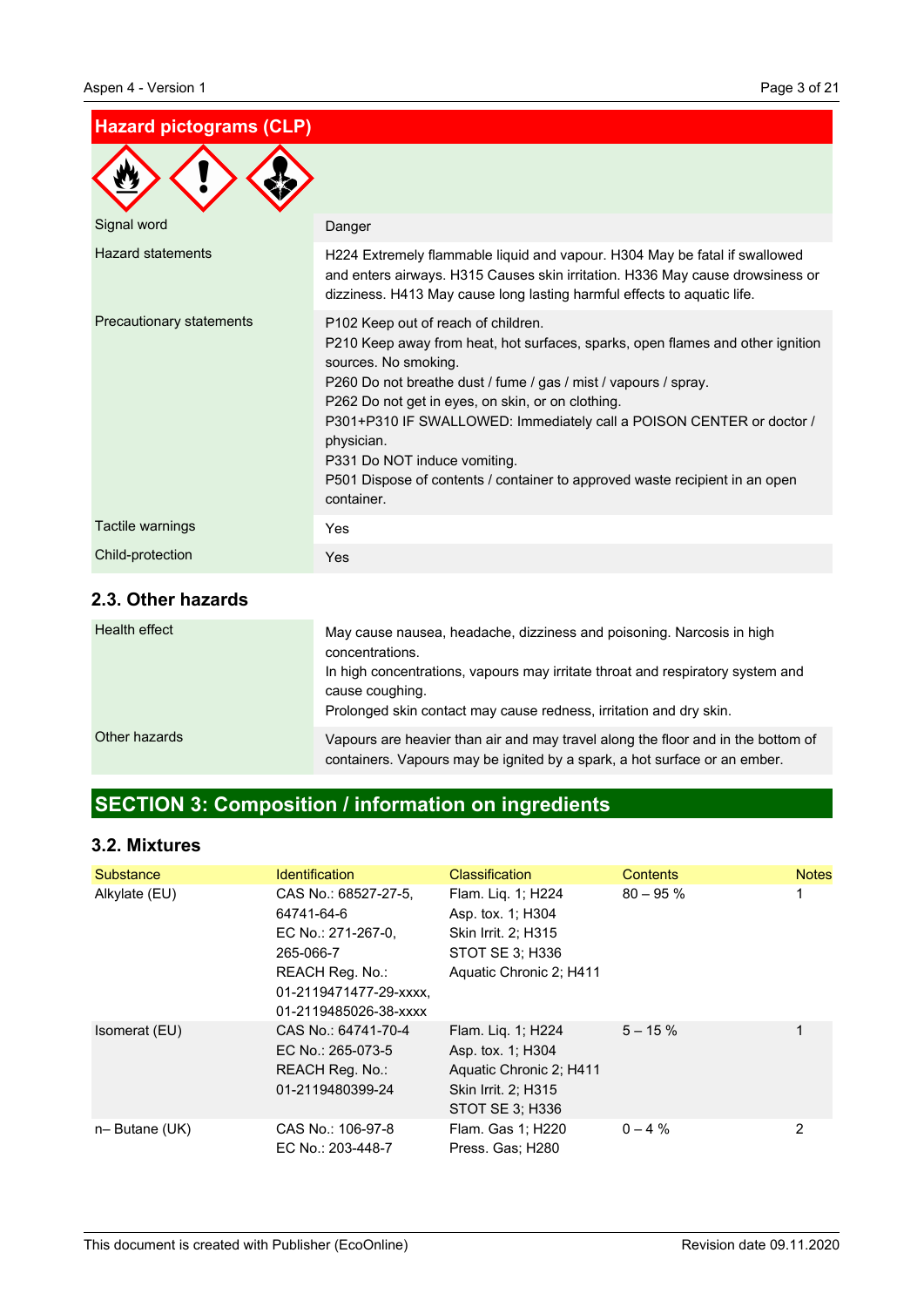|                 | REACH Reg. No.:<br>01-211947469 1-31                                              |                                                                                       |           |     |
|-----------------|-----------------------------------------------------------------------------------|---------------------------------------------------------------------------------------|-----------|-----|
| Isopentane (UK) | CAS No.: 78-78-4<br>EC No.: 201-142-8<br>REACH Reg. No.:<br>01-2119475602-38-0004 | Flam. Lig. 1; H224<br>Asp. tox. 1; H304<br>STOT SE 1: H336<br>Aquatic Chronic 2; H411 | $< 2.5\%$ | 1,2 |

<sup>1</sup>Substance classified with a health or environmental hazard <sup>2</sup>Substance with a workplace exposure limit

| Description of the mixture | Contains: Benzene, CAS No 71-43-2 < 0.1%, n-Hexane, CAS No 110-54-3 < $3\%$ .       |
|----------------------------|-------------------------------------------------------------------------------------|
| Remarks, substance         | Ingredients' environmental classification is not supported by tests on the mixture. |

# **SECTION 4: First aid measures**

## **4.1. Description of first aid measures**

| General      | Fire and explosion: Leave the zone of danger immediately and evacuate<br>unnecessary personnel. Bring injured persons out of the zone of danger<br>immediately. Beware of danger of shock in seemingly not-injured persons. If<br>breathing is difficult, remove victim to fresh air and keep at rest in a position<br>comfortable for breathing.                        |
|--------------|--------------------------------------------------------------------------------------------------------------------------------------------------------------------------------------------------------------------------------------------------------------------------------------------------------------------------------------------------------------------------|
| Inhalation   | Fresh air and rest. Get medical attention if any discomfort continues.                                                                                                                                                                                                                                                                                                   |
| Skin contact | Remove contaminated clothing immediately and wash skin with soap and water.                                                                                                                                                                                                                                                                                              |
| Eye contact  | Immediately rinse with water for several minutes. Make sure to remove any<br>contact lenses from the eyes before rinsing.                                                                                                                                                                                                                                                |
| Ingestion    | DO NOT induce vomiting. Get medical attention immediately.<br>Do not induce vomiting. If vomiting occurs, the head should be kept low so that<br>stomach vomit doesn't enter the lungs. Droplets of the product aspirated into the<br>lungs through ingestion or vomiting may cause a serious chemical pneumonia.<br>A doctor should decide if gastric lavage is needed. |

## **4.2. Most important symptoms and effects, both acute and delayed**

| Acute symptoms and effects   | Acts as a defatting agent on skin. May cause cracking of skin, and eczema.<br>Risk of chemical pneumonia after aspiration. Vapour may irritate respiratory<br>system or lungs. |
|------------------------------|--------------------------------------------------------------------------------------------------------------------------------------------------------------------------------|
| Delayed symptoms and effects | Warning! This product is harmful to health. The product may be aspirated and<br>cause chemical pneumonia that can be fatal.                                                    |

### **4.3. Indication of any immediate medical attention and special treatment needed**

| Medical treatment                         | Treat Symptomatically.                                                                                                                                                  |
|-------------------------------------------|-------------------------------------------------------------------------------------------------------------------------------------------------------------------------|
| Medical monitoring for delayed<br>effects | Central nervous system depression including narcotic effects such as<br>drowsiness, narcosis, reduced alertness, loss of reflexes, lack of coordination<br>and vertigo. |
| Other information                         | DO NOT INDUCE VOMITING! Intrusion into the lungs after ingestion or vomiting<br>may cause chemical pneumonitis.                                                         |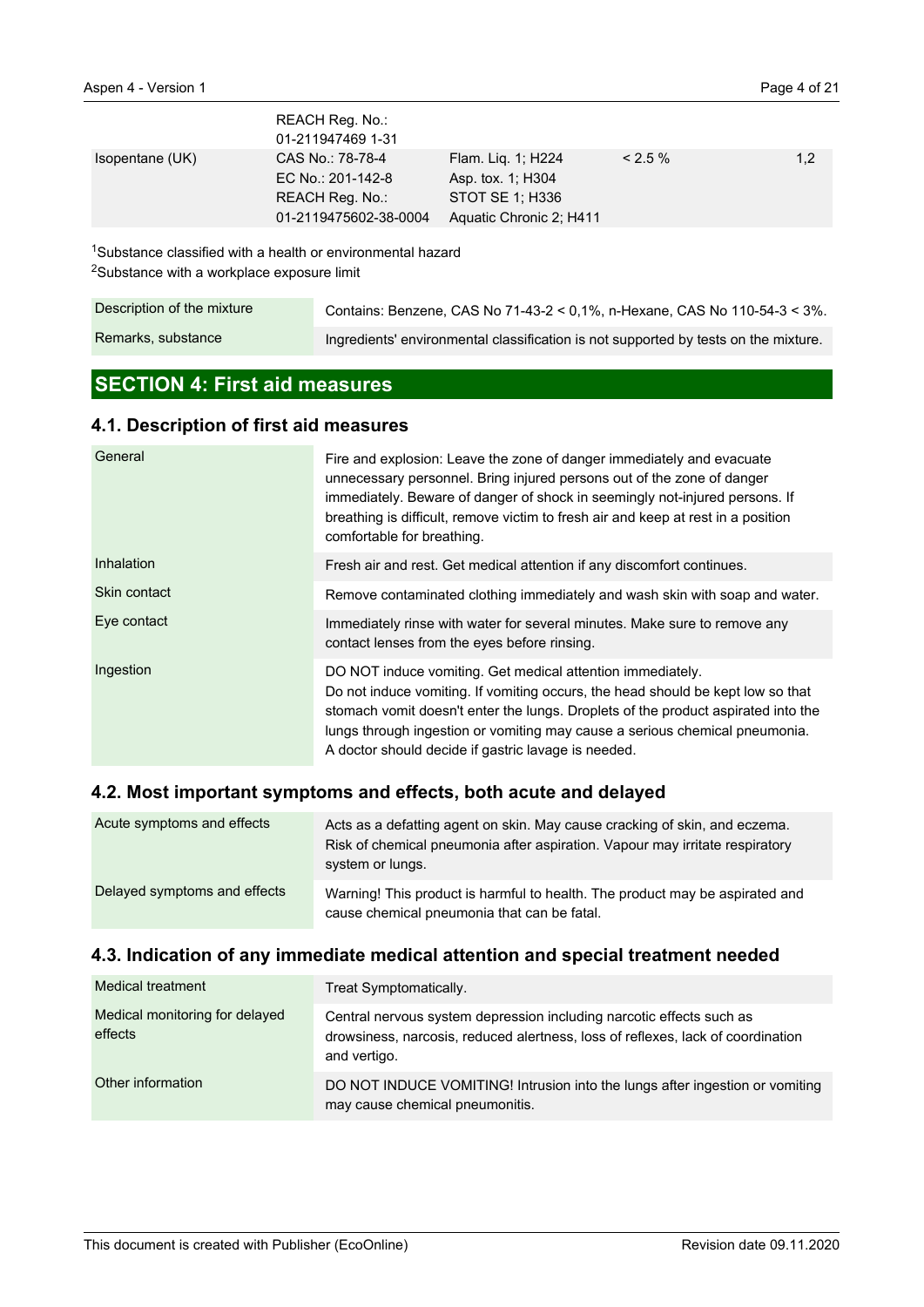# **SECTION 5: Firefighting measures**

### **5.1. Extinguishing media**

| Suitable extinguishing media | Extinguish with foam, carbon dioxide, dry powder or water fog.         |
|------------------------------|------------------------------------------------------------------------|
| Improper extinguishing media | Do not use water jet as an extinguisher, as this will spread the fire. |

### **5.2. Special hazards arising from the substance or mixture**

| Fire and explosion hazards | Extremely flammable liquid and vapour. Eliminate all ignition sources if safe to do |
|----------------------------|-------------------------------------------------------------------------------------|
|                            | so. Severe explosion hazard when vapours are exposed to flames.                     |

### **5.3. Advice for firefighters**

| Personal protective equipment | In case of inadequate ventilation wear respiratory protection. Use personal<br>protective equipment as required.                                                                                                   |
|-------------------------------|--------------------------------------------------------------------------------------------------------------------------------------------------------------------------------------------------------------------|
| Fire fighting procedures      | Containers close to fire should be removed immediately or cooled with water.<br>Avoid water in straight hose stream; will scatter and spread fire. Be aware of risk<br>of fire re-starting, and risk of explosion. |
| Other information             | Vapours are heavier than air and may travel along the floor and in the bottom of<br>containers. Vapours may be ignited by a spark, a hot surface or an ember.                                                      |

# **SECTION 6: Accidental release measures**

### **6.1. Personal precautions, protective equipment and emergency procedures**

| Personal protection measures | Do not smoke or use open fire, or other sources of ignition. Ventilate well. In case |
|------------------------------|--------------------------------------------------------------------------------------|
|                              | of inadequate ventilation use suitable respirator. Take precautionary measures       |
|                              | against static discharges.                                                           |

### **6.2. Environmental precautions**

| Environmental precautionary | Avoid discharge into drains, water courses or onto the ground. Contain spillages  |
|-----------------------------|-----------------------------------------------------------------------------------|
| measures                    | with sand, earth or any suitable adsorbent material. Contact local authorities in |
|                             | case of spillage to drain/aquatic environment.                                    |

### **6.3. Methods and material for containment and cleaning up**

| Clean up          | Absorb in vermiculite, dry sand or earth and place into containers. Cover large<br>spillages with foam. |
|-------------------|---------------------------------------------------------------------------------------------------------|
| Other information | Remove sources of ignition. Beware of the explosion danger.                                             |

### **6.4. Reference to other sections**

For waste disposal, see section 13. For personal protection, see section 8. Other instructions

# **SECTION 7: Handling and storage**

### **7.1. Precautions for safe handling**

| Handling | Flammable/combustible – Keep away from oxidisers, heat and flames. Take |
|----------|-------------------------------------------------------------------------|
|          | precautionary measures against static discharges.                       |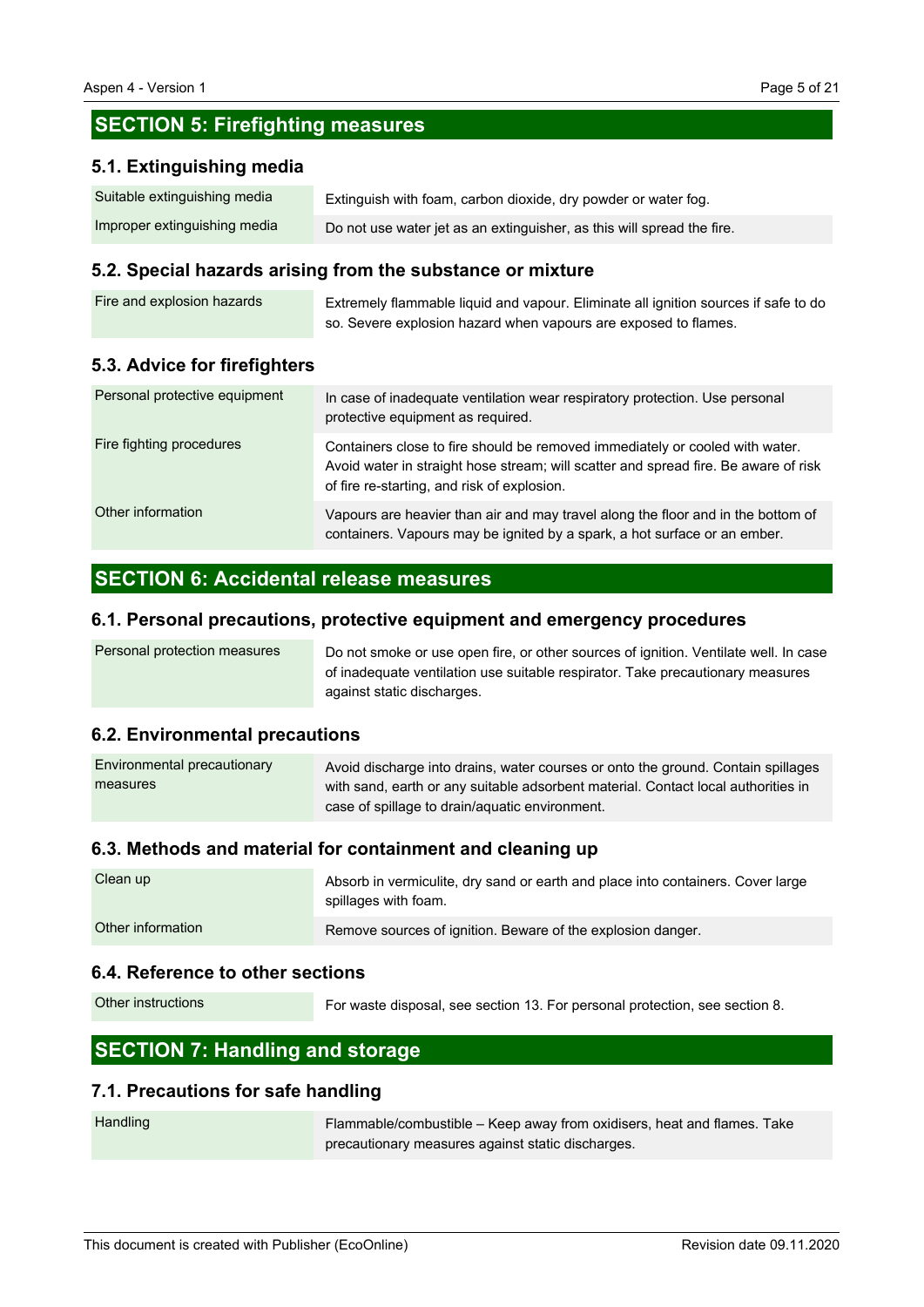### **Protective safety measures**

| Safety measures to prevent fire                                 | Store in a well-ventilated place. Keep cool. |
|-----------------------------------------------------------------|----------------------------------------------|
| Preventitive measures to prevent<br>aerosol and dust generation | Well-ventilated area.                        |
| Preventititye measures to protect<br>the environment            | Prevent entry into drains.                   |

# **7.2. Conditions for safe storage, including any incompatibilities**

| Storage             | Store in tightly closed original container in a well-ventilated place. Store at<br>temperature below 50°C. Flammable liquid storage. |
|---------------------|--------------------------------------------------------------------------------------------------------------------------------------|
| Conditions to avoid | Keep away from heat, sparks and open flame.                                                                                          |

# **Conditions for safe storage**

| Technical measures and storage<br>conditions    | Protect electric equipment against sparking in case of risk of explosion.                                              |
|-------------------------------------------------|------------------------------------------------------------------------------------------------------------------------|
| Advice on storage compatability                 | Keep flammable liquids away from flammable gas and highly flammable goods.<br>Flammability class: 1                    |
| Additional information on storage<br>conditions | Large amounts and storages should be stored in accordance with national<br>regulation on storage of flammable liquids. |

## **7.3. Specific end use(s)**

Specific use(s)

The identified uses for this product are detailed in Section 1.2.

# **SECTION 8: Exposure controls / personal protection**

## **8.1. Control parameters**

| Substance       | <b>Identification</b> | <b>Exposure limits</b>                                                                                                                                                                                                                       | <b>TWA Year</b> |
|-----------------|-----------------------|----------------------------------------------------------------------------------------------------------------------------------------------------------------------------------------------------------------------------------------------|-----------------|
| n-Butane (UK)   | CAS No.: 106-97-8     | Country of origin: GB<br>Limit value type: WEL<br>Limit value $(8 h)$ : 600 ppm<br>Limit value (8 h) : 1450 mg/<br>m <sup>3</sup><br>Limit value (short term)<br>Value: 750 ppm<br>Limit value (short term)<br>Value: 1810 mg/m <sup>3</sup> |                 |
| Isopentane (UK) | CAS No.: 78-78-4      | Country of origin: EU<br>Limit value $(8 h)$ : 1000 ppm<br>Limit value (8 h) : 3000 mg/<br>m <sup>3</sup><br>Country of origin: UK<br>Limit value $(8 h)$ : 600 ppm<br>Limit value (8 h) : 1800 mg/<br>m <sup>3</sup>                        |                 |
| Petroleum (UK)  |                       |                                                                                                                                                                                                                                              |                 |
| n-Hexane (UK)   | CAS No.: 110-54-3     | Country of origin: UK<br>Limit value $(8 h)$ : 20 ppm<br>Limit value $(8 h)$ : 72 mg/m <sup>3</sup>                                                                                                                                          |                 |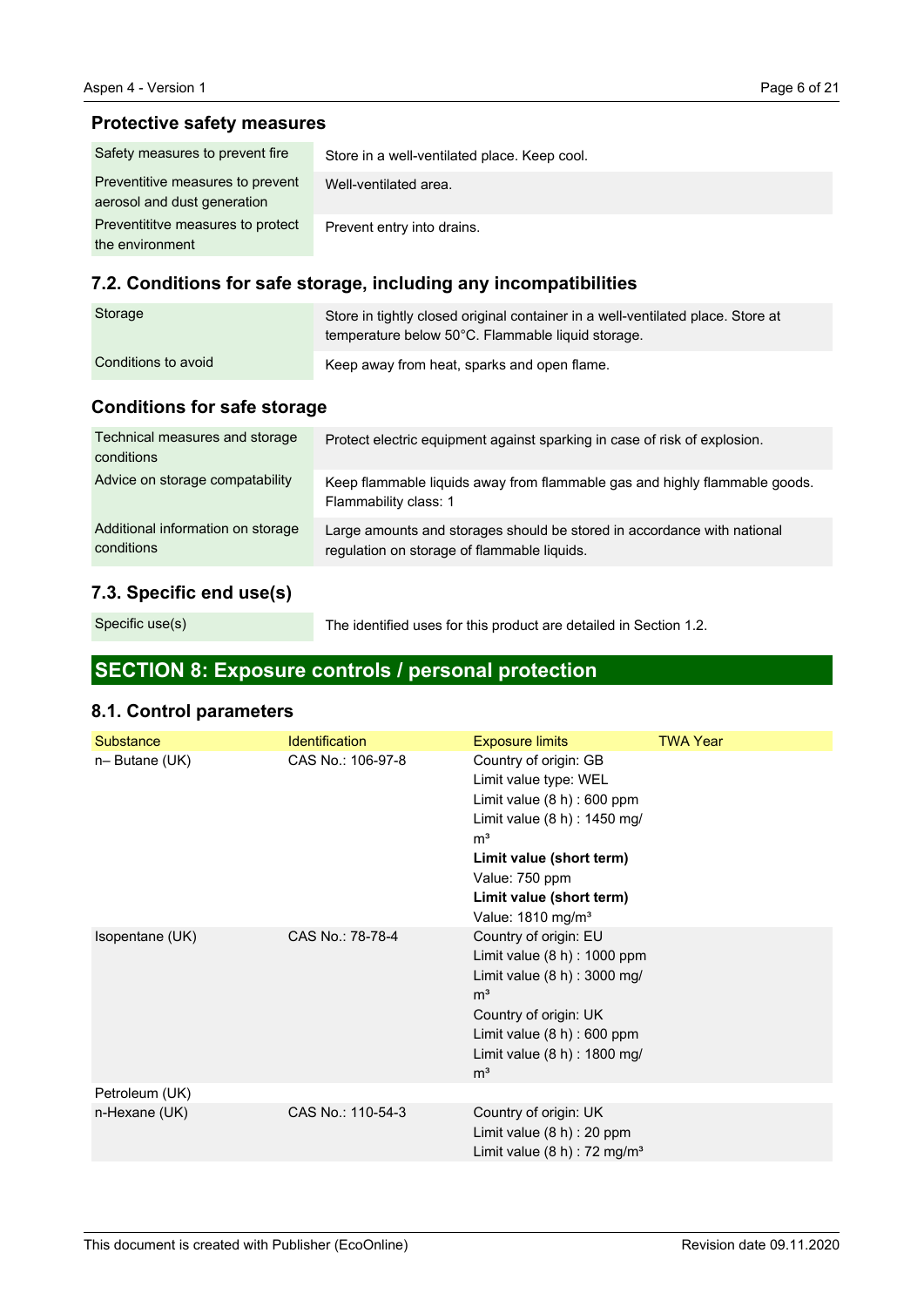|                                                   |                   | Source: EH40/2005,<br>Workplace exposure limits,<br>Third edition 2018                                                                                                                                                                                                                                                                                                                                  |
|---------------------------------------------------|-------------------|---------------------------------------------------------------------------------------------------------------------------------------------------------------------------------------------------------------------------------------------------------------------------------------------------------------------------------------------------------------------------------------------------------|
| Benzene (UK)                                      | CAS No.: 71-43-2  | Country of origin: UK<br>Limit value $(8 h) : 1 ppm$<br>Limit value $(8 h) : 3,25 mg/$<br>m <sup>3</sup><br><b>Exposure limit letter</b><br>Letter code: Carc, Sk<br>Source: EH40/2005,<br>Workplace exposure limits,<br>Third edition 2018                                                                                                                                                             |
| Toluene (UK)                                      | CAS No.: 108-88-3 | Country of origin: UK<br>Limit value $(8 h)$ : 50 ppm<br>Limit value $(8 h)$ : 191 mg/<br>m <sup>3</sup><br>Limit value (short term)<br>Value: 100 ppm<br>Limit value (short term)<br>Value: 384 mg/m <sup>3</sup><br>Limit value (short term)<br>Appraisal period: 15 min<br><b>Exposure limit letter</b><br>Letter code: Sk<br>Source: EH40/2005,<br>Workplace exposure limits,<br>Third edition 2018 |
| Other Information about threshold<br>limit values |                   | Petroleum Work Exposure Limits applies to both Alkylate and Isomerate.                                                                                                                                                                                                                                                                                                                                  |

## **DNEL / PNEC**

| Substance   | Alkylate (EU)                                                                                                                                                         |
|-------------|-----------------------------------------------------------------------------------------------------------------------------------------------------------------------|
| <b>DNEL</b> | <b>Group: Professional</b><br>Route of exposure: Acute inhalation (systemic)<br>Value: $1300$ mg/m <sup>3</sup><br>Reference: 15 min<br><b>Comments: 68527-27-5</b>   |
|             | <b>Group: Professional</b><br>Route of exposure: Acute inhalation (local)<br>Value: $1100$ mg/m <sup>3</sup><br>Reference: 15 min<br><b>Comments: 68527-27-5</b>      |
|             | <b>Group: Professional</b><br><b>Route of exposure:</b> Long-term inhalation (local)<br>Value: 840 mg/m <sup>3</sup><br>Reference: 8 h<br><b>Comments: 68527-27-5</b> |
|             | <b>Group: Consumer</b><br><b>Route of exposure:</b> Acute inhalation (systemic)<br>Value: 1200 mg/m <sup>3</sup>                                                      |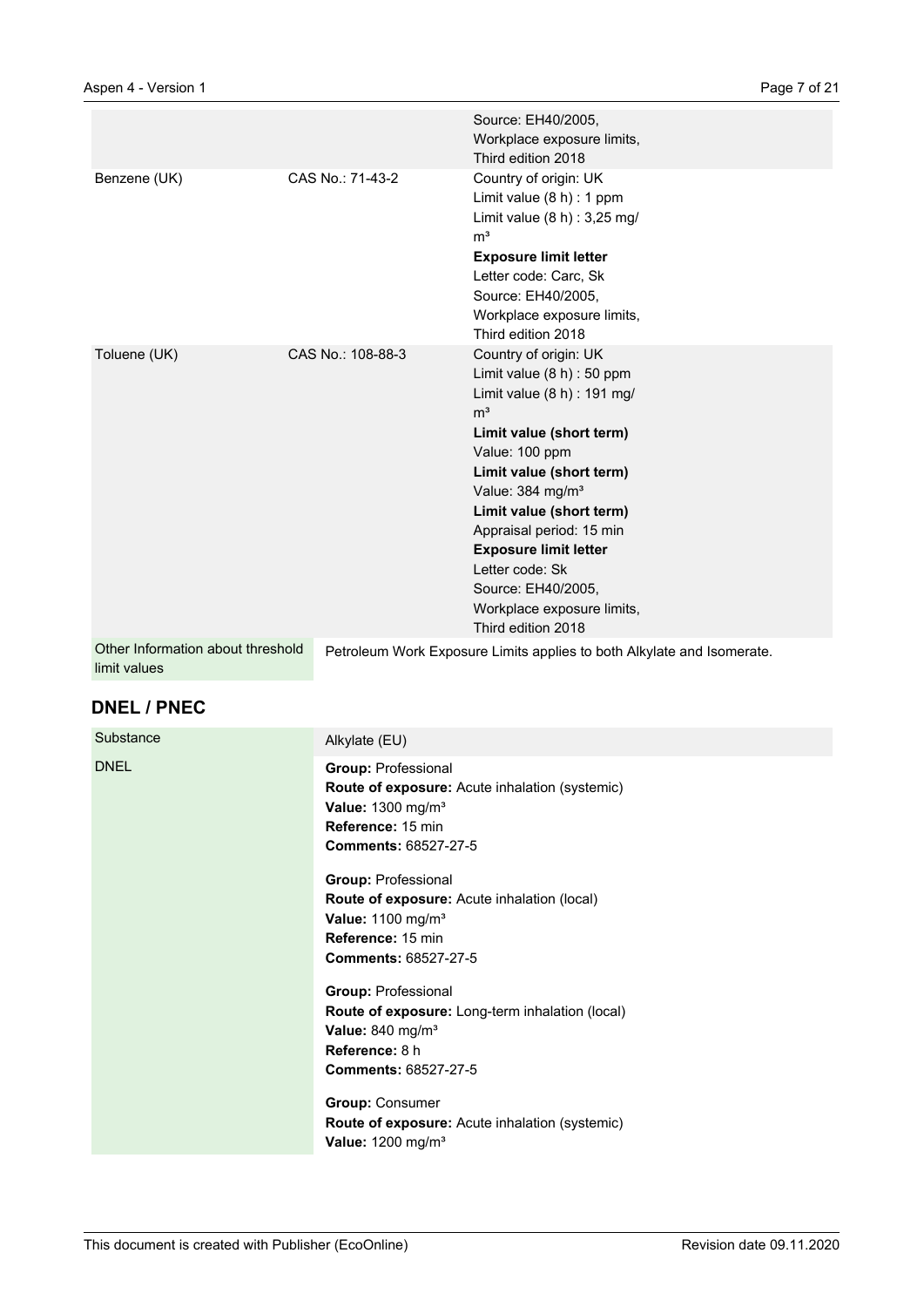|             | Reference: 15 min<br>Comments: 68527-27-5<br><b>Group: Consumer</b><br>Route of exposure: Acute inhalation (local)<br>Value: 640 mg/m <sup>3</sup><br>Reference: 15 min<br>Comments: 68527-27-5<br><b>Group: Consumer</b><br>Route of exposure: Long-term inhalation (local)<br>Value: 180 mg/m <sup>3</sup><br>Reference: 24 h<br><b>Comments: 68527-27-5</b> |
|-------------|----------------------------------------------------------------------------------------------------------------------------------------------------------------------------------------------------------------------------------------------------------------------------------------------------------------------------------------------------------------|
| Substance   | Isomerat (EU)                                                                                                                                                                                                                                                                                                                                                  |
| <b>DNEL</b> | <b>Group: Professional</b><br>Route of exposure: Acute inhalation (systemic)<br>Value: 1300 mg/m <sup>3</sup><br>Reference: 15 min                                                                                                                                                                                                                             |
|             | <b>Group: Professional</b><br>Route of exposure: Acute inhalation (local)<br>Value: 1100 mg/m <sup>3</sup><br>Reference: 15 min                                                                                                                                                                                                                                |
|             | <b>Group: Professional</b><br>Route of exposure: Long-term inhalation (local)<br>Value: 840 mg/m <sup>3</sup><br>Reference: 8 h                                                                                                                                                                                                                                |
|             | <b>Group: Consumer</b><br>Route of exposure: Acute inhalation (systemic)<br>Value: 1200 mg/m <sup>3</sup><br>Reference: 15 min                                                                                                                                                                                                                                 |
|             | <b>Group: Consumer</b><br>Route of exposure: Acute inhalation (local)<br>Value: 640 mg/m <sup>3</sup><br>Reference: 15 min                                                                                                                                                                                                                                     |
|             | <b>Group: Consumer</b><br>Route of exposure: Long-term inhalation (systemic)<br>Value: 180 mg/m <sup>3</sup><br>Reference: (24 h)                                                                                                                                                                                                                              |
| Substance   | Isopentane (UK)                                                                                                                                                                                                                                                                                                                                                |
| <b>DNEL</b> | <b>Group: Professional</b><br>Route of exposure: Long-term dermal (systemic)<br>Value: 432 mg/kg bw/day                                                                                                                                                                                                                                                        |
|             | Group: Consumer<br>Route of exposure: Long-term dermal (systemic)<br>Value: 214 mg/kg bw/day                                                                                                                                                                                                                                                                   |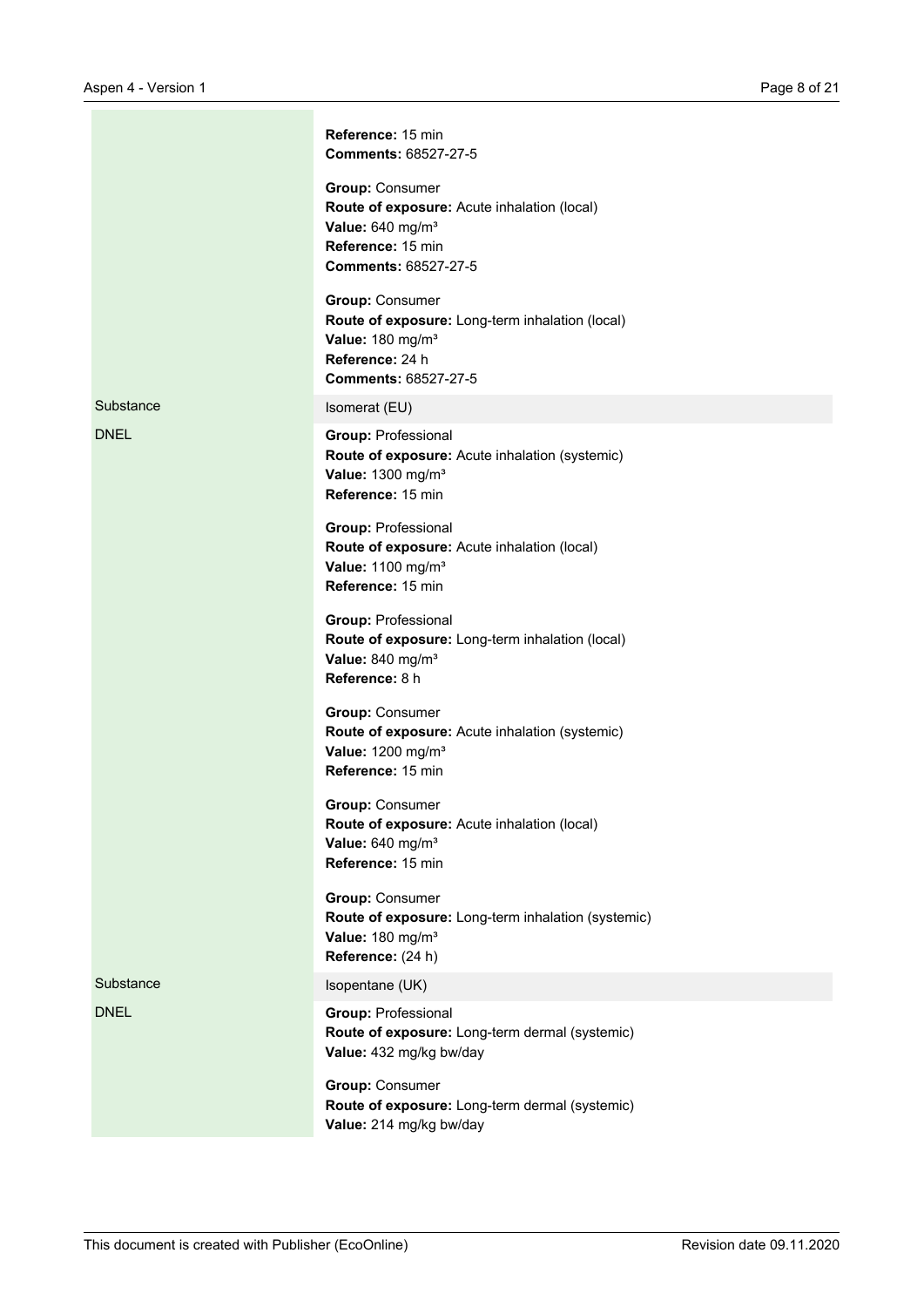|             | Group: Professional<br>Route of exposure: Long-term inhalation (systemic)<br>Value: 3000 mg/m <sup>3</sup>                                                                               |
|-------------|------------------------------------------------------------------------------------------------------------------------------------------------------------------------------------------|
|             | <b>Group: Consumer</b><br>Route of exposure: Long-term inhalation (systemic)<br>Value: 643 mg/m <sup>3</sup>                                                                             |
|             | Route of exposure: Long-term oral (systemic)<br>Value: 214 mg/kg bw/day                                                                                                                  |
|             | Value: 1296 mg/kg bw/day<br><b>Comments: NOAEL</b>                                                                                                                                       |
|             | Value: 1070 mg/kg bw/day<br><b>Comments: NOAEL</b>                                                                                                                                       |
|             | Value: 9000 mg/m <sup>3</sup><br><b>Comments: NOAEC</b>                                                                                                                                  |
|             | Value: 3215 mg/m <sup>3</sup><br><b>Comments: NOAEC</b>                                                                                                                                  |
|             | Value: 1070 mg/kg bw/day<br><b>Comments: NOAEL DNELs are derived from the Indicative Occupational</b><br>Exposure Limit (IOEL) for Pentane, Isopentane, and Neopentane                   |
| <b>PNEC</b> | Route of exposure: Freshwater<br>Reference: 2.6 x 10^(-6) mg/l                                                                                                                           |
|             | Route of exposure: Saltwater<br>Value: 0.0000055 µg/l<br>Reference: 5.5 x 10^(-9) mg/l                                                                                                   |
|             | Route of exposure: Freshwater sediments<br>Value: 0.0036 µg/l<br>Reference: 3.6 x 10^(-6) mg/kg                                                                                          |
|             | Route of exposure: Saltwater sediments<br>Reference: 6.7 x 10^(-9) mg/l                                                                                                                  |
|             | Route of exposure: Soil<br>Reference: 1.6 x 10^(-8) mg/kg<br><b>Comments: Natural</b>                                                                                                    |
|             | Route of exposure: Soil<br>Reference: 3.5 x 10^(-8) mg/kg<br><b>Comments: Agricultural.</b>                                                                                              |
|             | Route of exposure: Water<br>Reference: 1.3 x 10^(-6) mg/l                                                                                                                                |
|             | Route of exposure: Air<br>Reference: 9.2 x 10^(-5) mg/m3<br>Comments: PNEC for isopentane has been derived using the HC5 statistical<br>extrapolation method and the target lipid model. |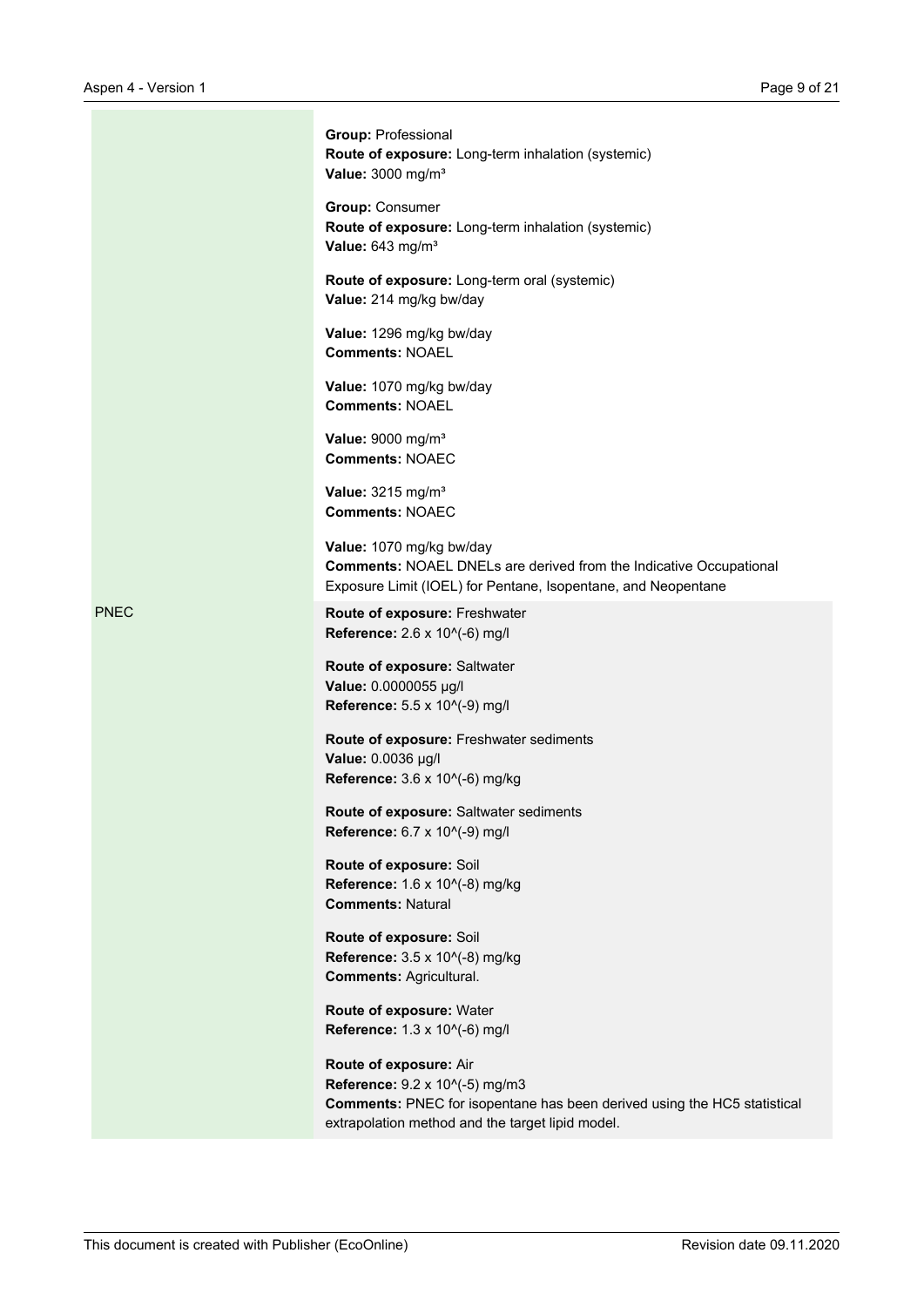## **8.2. Exposure controls**



### **Precautionary measures to prevent exposure**

| Appropriate engineering controls          | Do not handle near food and drink.<br>Provide access to washing facilities incl. soap, skin cleanser and fatty cream.<br>Observe occupational exposure limits and minimise the risk of inhalation of<br>vapours and mist. |
|-------------------------------------------|---------------------------------------------------------------------------------------------------------------------------------------------------------------------------------------------------------------------------|
| Technical measures to prevent<br>exposure | Provide adequate general and local exhaust ventilation.                                                                                                                                                                   |
| Eye / face protection                     |                                                                                                                                                                                                                           |
| Additional eye protection<br>measures     | Contact lenses should not be worn when working with this chemical!                                                                                                                                                        |
| Eye protection, comments                  | Wear approved chemical safety goggles where eye exposure is reasonably<br>probable.                                                                                                                                       |

## **Hand protection**

| Suitable materials                         | Nitrile.                                                                                                                                                             |
|--------------------------------------------|----------------------------------------------------------------------------------------------------------------------------------------------------------------------|
| Required properties for hand<br>protection | Skyddsklass: 6 EN 374. EN 420                                                                                                                                        |
| Breakthrough time                          | Value: $> 8$ hour(s)                                                                                                                                                 |
| Thickness of glove material                | Value: $\geq 0.4$ mm                                                                                                                                                 |
| Hand protection, comments                  | Protective gloves should be used if there is a risk of direct contact or splash. Be<br>aware that the liquid may penetrate the gloves. Frequent change is advisable. |
| <b>Skin protection</b>                     |                                                                                                                                                                      |
| Suitable protective clothing               | Wear appropriate clothing to prevent reasonably probable skin contact.                                                                                               |
| Additional skin protection<br>measures     | Wash promptly with soap & water if skin becomes contaminated.                                                                                                        |

Remove contaminated clothing and wash the skin thoroughly with soap and water after work. Please note that contaminated clothing may present a risk of fire and / or explosion. Personal protection must be kept separate from other clothes.

## **Respiratory protection**

Skin protection remark

| Respiratory protection necessary<br>at  | Under normal conditions of use respiration protection should not be required.         |
|-----------------------------------------|---------------------------------------------------------------------------------------|
| Tasks needing respiratory<br>protection | Respiratory protection must be used if air contamination exceeds acceptable<br>level. |
| Recommended type of equipment           | Use respiratory equipment with gas filter, type AX.                                   |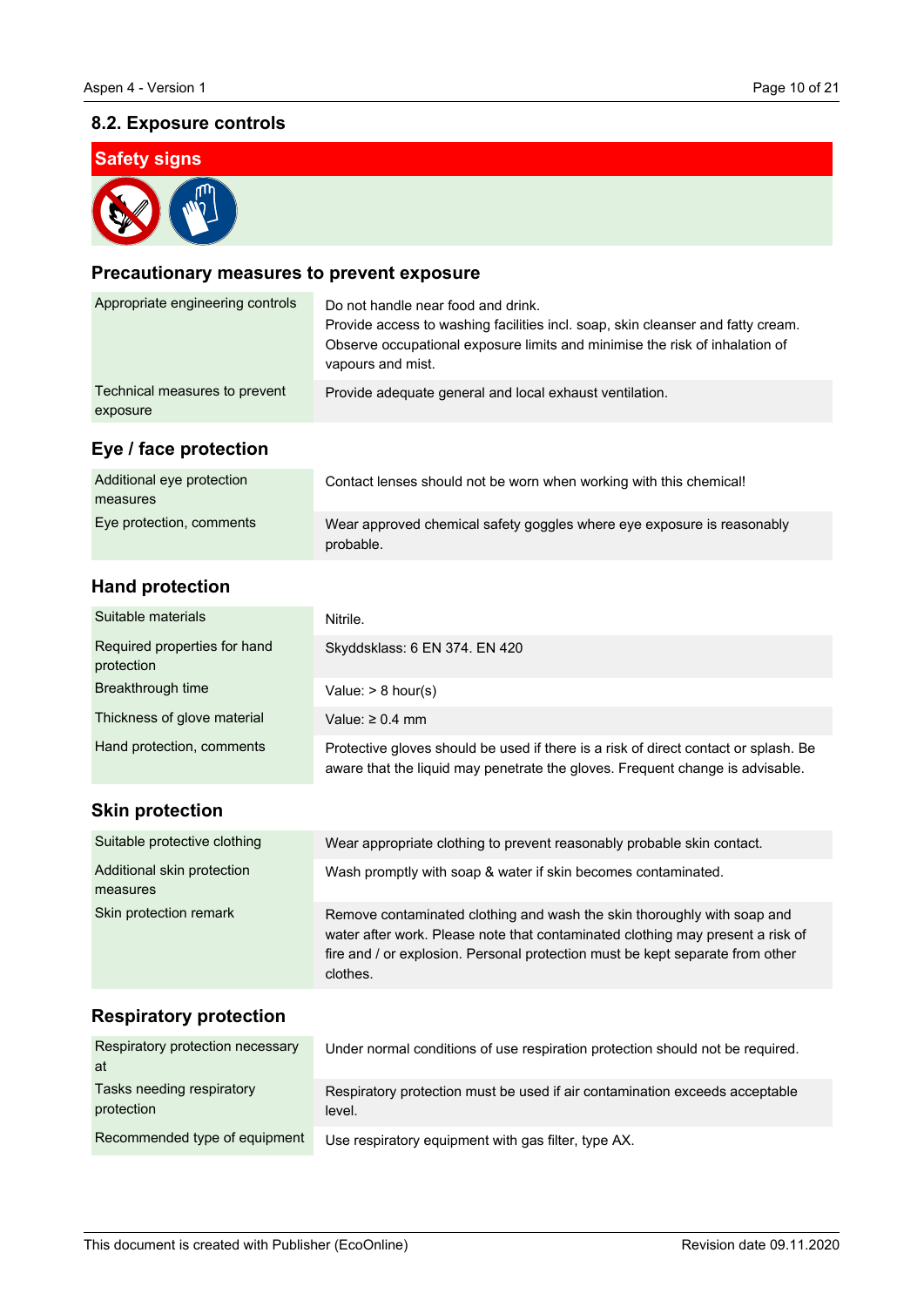| Additional respiratory protection<br>measures | All handling to take place in well-ventilated area.                                       |
|-----------------------------------------------|-------------------------------------------------------------------------------------------|
| Respiratory protection, comments              | Filter with half mask. Filter equipment may be used for a maximum of 2 hours per<br>time. |

# **Hygiene / environmental**

| Specific hygiene measures | Promptly remove non-impervious clothing that becomes wet. |
|---------------------------|-----------------------------------------------------------|
|                           | DO NOT SMOKE IN WORK AREA!                                |

# **Appropriate environmental exposure control**

| Environmental exposure controls              | Should be prevented from entering drains. Inform Authorities if large amounts are<br>involved. |
|----------------------------------------------|------------------------------------------------------------------------------------------------|
| Environmental exposure controls,<br>comments | VOC.                                                                                           |

### **Exposure controls**

| Safety measures for consumer<br>use of the chemical | This product is not to be used under conditions of poor ventilation.<br>Remove contaminated clothing and wash the skin thoroughly with soap and<br>water after work.<br>Good personal hygiene is necessary. Wash hands and contaminated areas with<br>water and soap before leaving the work site.<br>Do not store tobacco, food or beverage in work rooms or areas where the<br>product is used. |
|-----------------------------------------------------|---------------------------------------------------------------------------------------------------------------------------------------------------------------------------------------------------------------------------------------------------------------------------------------------------------------------------------------------------------------------------------------------------|
|-----------------------------------------------------|---------------------------------------------------------------------------------------------------------------------------------------------------------------------------------------------------------------------------------------------------------------------------------------------------------------------------------------------------------------------------------------------------|

# **SECTION 9: Physical and chemical properties**

# **9.1. Information on basic physical and chemical properties**

| Physical state                                    | Coloured liquid.                                       |
|---------------------------------------------------|--------------------------------------------------------|
| Colour                                            | Tan.                                                   |
| Odour                                             | Kerosene.                                              |
| pH                                                | Status: In delivery state<br>Comments: Not relevant.   |
|                                                   | Status: In aqueous solution<br>Comments: Not relevant. |
| Melting point / melting range                     | Comments: Not relevant.                                |
| Boiling point / boiling range                     | Value: 30 - 205 °C<br>Method: EN ISO 3405              |
|                                                   | Value: 75 °C<br>Method: NFPA®30 (USA)                  |
| Flash point                                       | Value: $< 0$ °C                                        |
| Evaporation rate                                  | Value: > 1000<br>Method: BuAc=100                      |
| Lower explosion limit with unit of<br>measurement | Value: 1 vol%                                          |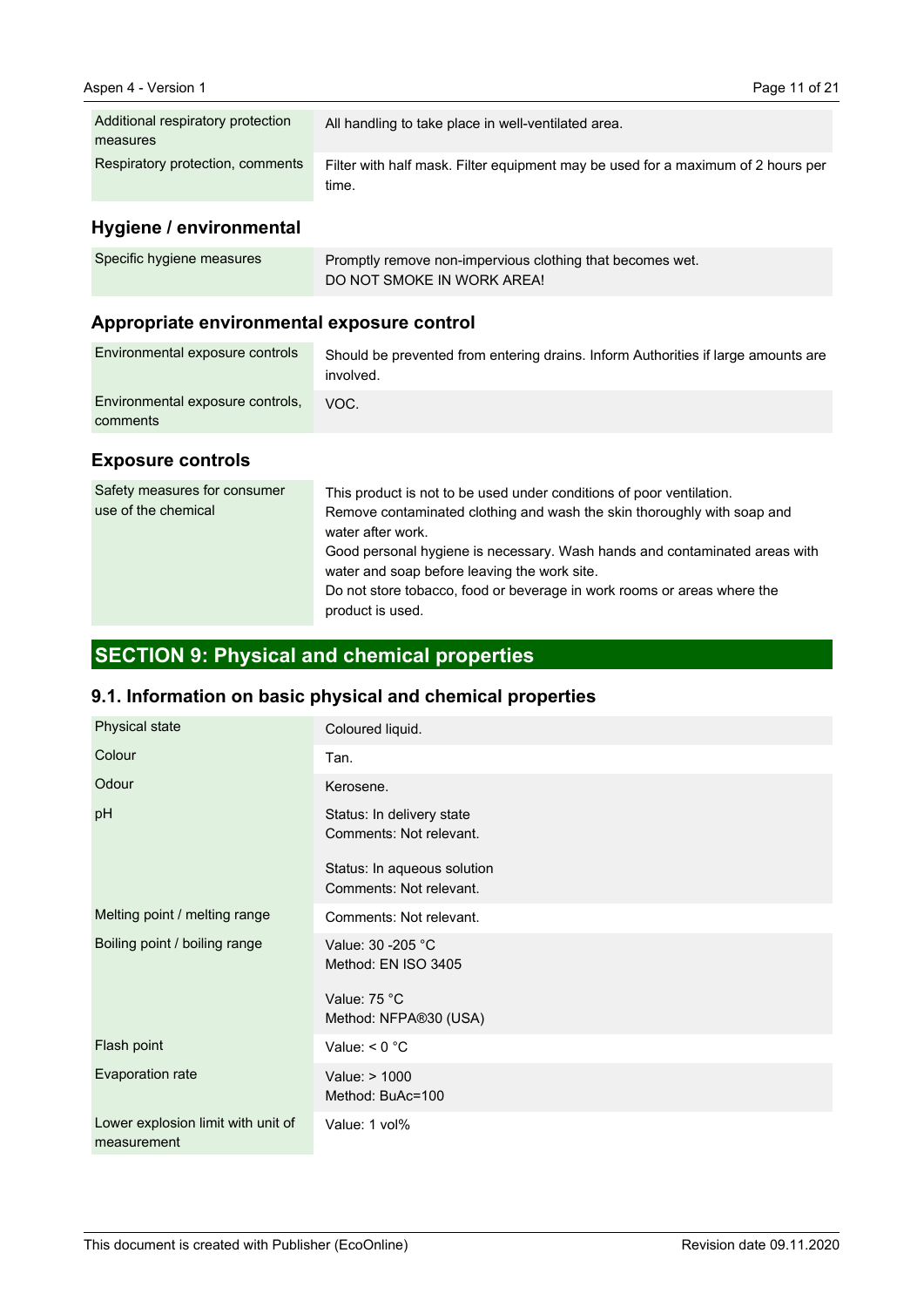| Upper explosion limit with units of<br>measurement | Value: 8 vol%                                                                    |
|----------------------------------------------------|----------------------------------------------------------------------------------|
| Vapour pressure                                    | Value: 55 - 65 kPa<br>Method: EN 13016-1<br>Temperature: $= 37.8 °C$             |
| Vapour density                                     | Value: $> 1$<br>Reference gas: Air.                                              |
| Relative density                                   | Value: 690 - 720 kg/m3<br>Method: EN ISO 12185                                   |
| Solubility                                         | Comments: Very soluble in: Hydrocarbons.<br>Comments: Solubility: $> 1 - 6$ mg/l |
| Partition coefficient: n-octanol/                  | Value: $4.3 - 4.8$                                                               |
| water                                              | Comments: Calculated value for mixture.                                          |
| Spontaneous combustability                         | Value: $>$ 300 $^{\circ}$ C                                                      |
| <b>Viscosity</b>                                   | Value: $<$ 1 mm2/s<br>Temperature: $=$ 40 $^{\circ}$ C                           |

## **9.2. Other information**

#### **Physical hazards**

| Flammable liquids | Classification: H224 Extremely flammable liquid and vapour.                                     |
|-------------------|-------------------------------------------------------------------------------------------------|
| Conductivity      | Value: $< 0.0002 \mu S/m$<br>Method: EN 15938<br>Comments: (200 pS/m)<br>Temperature: $= 20 °C$ |
| Gas group         | Comments: IIA.                                                                                  |

# **SECTION 10: Stability and reactivity**

### **10.1. Reactivity**

| Reactivity |
|------------|
|------------|

There are no known reactivity hazards associated with this product.

### **10.2. Chemical stability**

| Stability                                | Stable under normal temperature conditions and recommended use.              |
|------------------------------------------|------------------------------------------------------------------------------|
| 10.3. Possibility of hazardous reactions |                                                                              |
| Possibility of hazardous reactions       | Contains a volatile component. Vapours may form explosive mixtures with air. |
|                                          |                                                                              |

# **10.4. Conditions to avoid**

| Conditions to avoid |  |
|---------------------|--|
|---------------------|--|

Avoid heat, flames and other sources of ignition.

### **10.5. Incompatible materials**

Materials to avoid

Avoid contact with oxidising agents.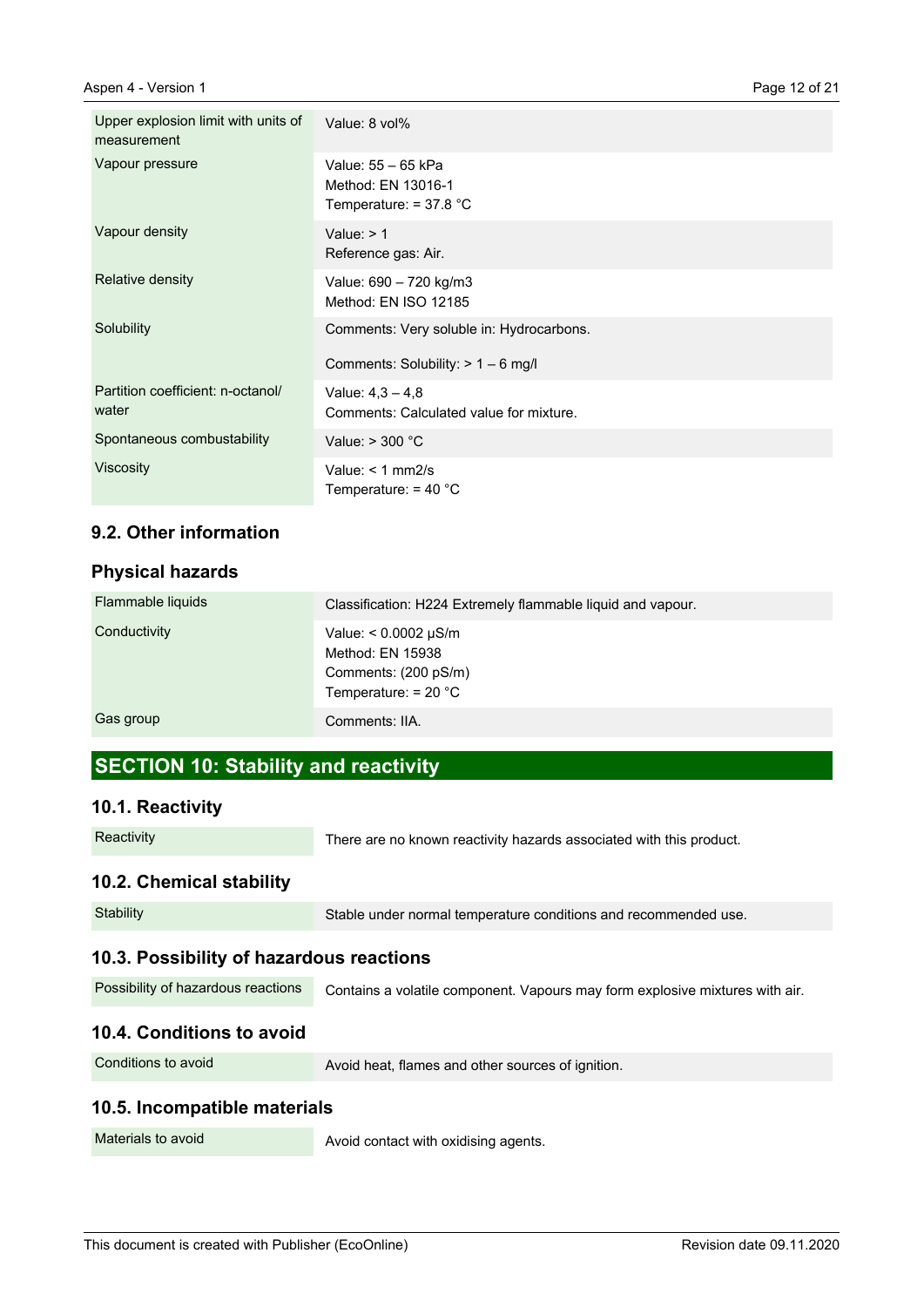# **10.6. Hazardous decomposition products**

Hazardous decomposition products

None under normal conditions.

# **SECTION 11: Toxicological information**

# **11.1. Information on toxicological effects**

| Substance      | Alkylate (EU)                                                                                                                                                                                                                                                                                                                                                                           |
|----------------|-----------------------------------------------------------------------------------------------------------------------------------------------------------------------------------------------------------------------------------------------------------------------------------------------------------------------------------------------------------------------------------------|
| Acute toxicity | Type of toxicity: Acute<br><b>Effect tested: LD50</b><br>Route of exposure: Oral<br>Method: OECD 401<br>Value: > 5000 mg/kg<br>Animal test species: Rat<br>Comments: 68527-27-5<br>Type of toxicity: Acute<br>Effect tested: LC50<br>Route of exposure: Inhalation.<br>Method: OECD 403<br><b>Value:</b> $> 5610$ mg/m <sup>3</sup><br>Animal test species: Rat<br>Comments: 68527-27-5 |
|                | Effect tested: LD50<br>Route of exposure: Dermal<br>Method: OECD 402<br>Value: $> 2000$ mg/kg bw<br>Animal test species: Rabbit<br>Comments: 68527-27-5<br>Effect tested: LD50                                                                                                                                                                                                          |
|                | Route of exposure: Oral<br>Value: > 5000 mg/kg<br>Animal test species: Rat<br><b>Comments: 64741-64-6</b>                                                                                                                                                                                                                                                                               |
|                | Effect tested: LD50<br>Route of exposure: Dermal<br>Value: > 2000 mg/kg<br>Animal test species: Rabbit<br><b>Comments: 64741-64-6</b>                                                                                                                                                                                                                                                   |
|                | Effect tested: LC50<br>Route of exposure: Inhalation.<br>Value: $> 5.2$ mg/l<br>Animal test species: Rat<br>Test reference: 4 hr<br><b>Comments: 64741-64-6</b>                                                                                                                                                                                                                         |
| Substance      | Isomerat (EU)                                                                                                                                                                                                                                                                                                                                                                           |
| Acute toxicity | Effect tested: LD50<br>Route of exposure: Oral                                                                                                                                                                                                                                                                                                                                          |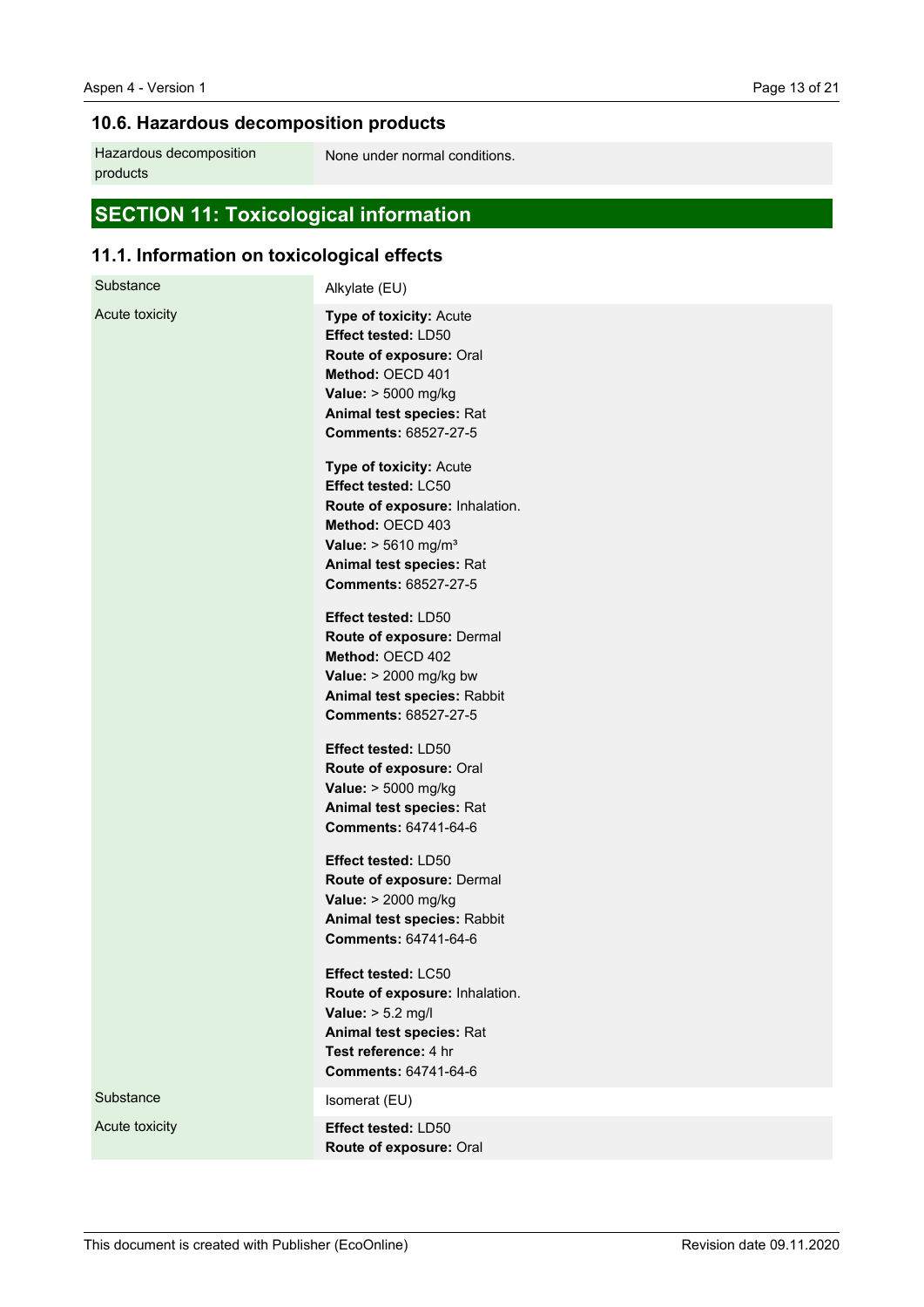|                | Method: OECD 401<br>Value: > 5000 mg/kg<br>Animal test species: Rat                                                                                                         |
|----------------|-----------------------------------------------------------------------------------------------------------------------------------------------------------------------------|
|                | Effect tested: LD50<br>Route of exposure: Dermal<br>Method: OECD 402<br>Value: > 5000 mg/kg<br>Animal test species: Rabbit                                                  |
|                | Effect tested: LC50<br>Route of exposure: Inhalation.<br>Method: OECD TG 403<br>Value: $> 5610$ mg/m <sup>3</sup><br>Animal test species: Rat                               |
| Substance      | n-Butane (UK)                                                                                                                                                               |
| Acute toxicity | Effect tested: LC50<br>Route of exposure: Inhalation.<br>Method: Calculated.<br>Value: $> 20$ mg/l                                                                          |
| Substance      | Isopentane (UK)                                                                                                                                                             |
| Acute toxicity | <b>Type of toxicity: Acute</b><br>Route of exposure: Oral<br>Method: Read-across: n-pentane.<br>Value: > 2000 mg/kg<br>Animal test species: Rat                             |
|                | Type of toxicity: Acute<br>Route of exposure: Oral<br>Method: Read-across: cyclopentane.<br>Value: > 5000 mg/kg<br>Animal test species: Rat                                 |
|                | Type of toxicity: Acute<br>Route of exposure: Inhalation.<br>Method: Read-across: cyclopentane.<br>Value: > 25.3 mg/l<br>Animal test species: Rat                           |
|                | Type of toxicity: Subchronic<br><b>Effect tested: NOEC</b><br>Route of exposure: Inhalation.<br>Value: > 2220 ppm<br>Animal test species: Rat<br>Comments: Organ.           |
|                | Type of toxicity: Chronic<br><b>Effect tested: NOEC</b><br>Route of exposure: Inhalation.<br>Value: > 6646 ppm<br>Animal test species: Rat<br><b>Comments: Neurologisk.</b> |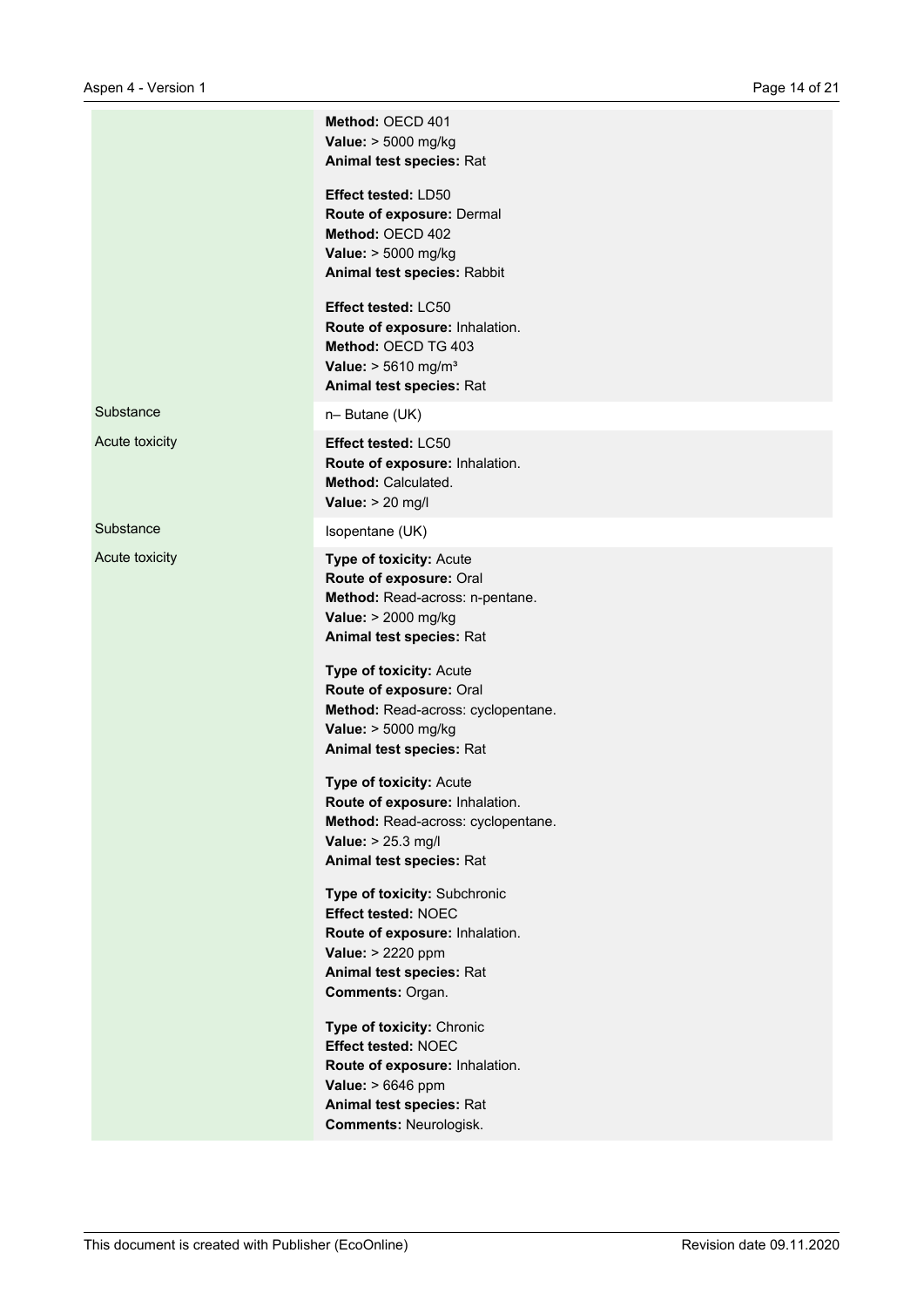# **Other information regarding health hazards**

| Substance                                                                            | Alkylate (EU)                                                                                                                                                                                                                                                                                                                 |
|--------------------------------------------------------------------------------------|-------------------------------------------------------------------------------------------------------------------------------------------------------------------------------------------------------------------------------------------------------------------------------------------------------------------------------|
| Skin corrosion / irritation test result                                              | Toxicity type: Skin corrosion<br>Method: OECD 404<br>Evaluation result: Prolonged contact may cause redness, irritation and cracking.<br>64741-64-6<br><b>Comments:</b> Irritating to respiratory system. The product causes irritation of<br>mucous membranes and may cause abdominal discomfort if swallowed.<br>68527-27-5 |
| Skin corrosion / irritation, other<br>information                                    | Irritating to skin. Gas or vapour may irritate respiratory system. Liquid irritates<br>mucous membranes and may cause abdominal pain if swallowed.                                                                                                                                                                            |
| Inhalation                                                                           | In high concentrations, vapours are narcotic and may cause headache, fatigue,<br>dizziness and nausea.                                                                                                                                                                                                                        |
| Skin contact                                                                         | Product has a defatting effect on skin. Prolonged or repeated contact leads to<br>drying of skin.                                                                                                                                                                                                                             |
| Ingestion                                                                            | Harmful: may cause lung damage if swallowed.                                                                                                                                                                                                                                                                                  |
| Germ cell mutagenicity                                                               | Comments: Contains <0.1% benzene. The product does not need to be classified<br>as Carcinogen, Mutagen or Reproductions toxic (CMR) due to low concentrations<br>of components suspected or known to be CMR.                                                                                                                  |
| Carcinogenicity                                                                      | Comments: Contains <0.1% benzene and therefore is not classified as a<br>carcinogen.                                                                                                                                                                                                                                          |
| Reproductive toxicity                                                                | Comments: Contains <0.1% benzene. The product does not need to be classified<br>as Carcinogen, Mutagen or Reproductions toxic (CMR) due to low concentrations<br>of components suspected or known to be CMR.                                                                                                                  |
| Substance                                                                            | Alkylate (EU)                                                                                                                                                                                                                                                                                                                 |
| Specific target organ toxicity -<br>single exposure, test results                    | <b>Toxicity type: Acute</b><br>Specific effect: Central nervous system depression including narcotic effects<br>such as drowsiness, narcosis, reduced alertness, loss of reflexes, lack of<br>coordination and vertigo.                                                                                                       |
|                                                                                      | <b>Toxicity type: Chronic</b><br><b>Evaluation result:</b> Based on available data the classification criteria are not met.<br>Test reference: OECD 410 OECD 412 OECD 453 EPA OPPTS 870.3465                                                                                                                                  |
| Assessment of specific target<br>organ toxicity - single exposure,<br>classification | Central nervous system depression including narcotic effects such as<br>drowsiness, narcosis, reduced alertness, loss of reflexes, lack of coordination<br>and vertigo.                                                                                                                                                       |
| Substance                                                                            | Alkylate (EU)                                                                                                                                                                                                                                                                                                                 |
| Aspiration hazard, test results                                                      | <b>Comments:</b> Pneumonia may be the result if vomited material containing solvents<br>reaches the lungs. DO NOT induce vomiting if swallowed chemical is dissolved in<br>petroleum-based material. Danger of aspiration and development of chemical<br>pneumonia.<br>Ingestion of even small quantities may be fatal.       |
| Aspiration hazard due to<br>hydrocarbon content, comments                            | Ingestion may cause severe irritation of the mouth, the oesophagus and the<br>gastrointestinal tract. H304 May be fatal if swallowed and enters airways.                                                                                                                                                                      |
| Aspiration hazard, comments                                                          | Risk of chemical pneumonia after aspiration.                                                                                                                                                                                                                                                                                  |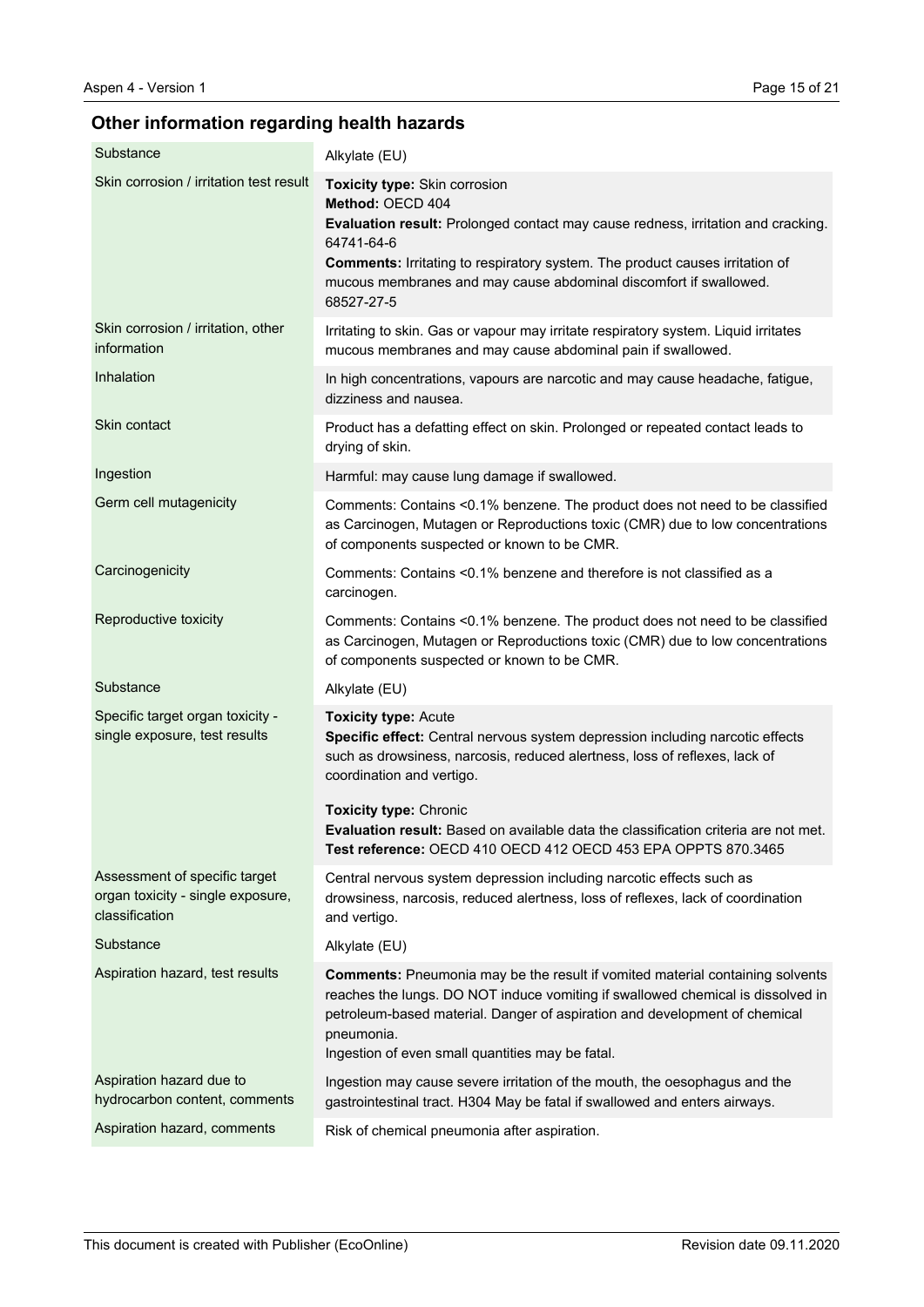# **Symptoms of exposure**

| In case of ingestion    | Ingestion may cause severe irritation of the mouth, the oesophagus and the<br>gastrointestinal tract.<br>Pneumonia may be the result if vomited material containing solvents reaches the<br>lungs. |
|-------------------------|----------------------------------------------------------------------------------------------------------------------------------------------------------------------------------------------------|
| In case of skin contact | Defatting, drying and cracking of skin.                                                                                                                                                            |
| In case of inhalation   | Inhalation of oil mist or vapours formed during heating of the product will irritate<br>the respiratory system and provoke coughing.                                                               |
| Other information       | In case of overexposure, organic solvents may depress the central nervous<br>system causing dizziness and intoxication, and at very high concentrations<br>unconsciousness and death.              |

# **SECTION 12: Ecological information**

# **12.1. Toxicity**

| Aquatic toxicity, fish  | Value: > 100 mg/l<br>Test duration: 96h<br>Species: Danio rerio<br>Method: OECD TG no. 203 (2004)<br>Test reference: Test report 046/13.<br>Comments: LL50. Results for the mixture.                                                                                                                                                                                  |
|-------------------------|-----------------------------------------------------------------------------------------------------------------------------------------------------------------------------------------------------------------------------------------------------------------------------------------------------------------------------------------------------------------------|
| Substance               | Isopentane (UK)                                                                                                                                                                                                                                                                                                                                                       |
| Aquatic toxicity, fish  | <b>Toxicity type: Acute</b><br>Value: 34.05 mg/l<br><b>Effect dose concentration: LL50</b><br>Exposure time: 96 hour(s)<br>Method: QSAR<br><b>Toxicity type: Acute</b><br>Value: 4.26 mg/l<br><b>Effect dose concentration: LC50</b><br>Exposure time: 96 hour(s)<br>Method: Study.<br><b>Toxicity type: Chronic</b><br>Value: 7.618 mg/l<br>Exposure time: 28 day(s) |
|                         | Method: NOELR QSAR.                                                                                                                                                                                                                                                                                                                                                   |
| Aquatic toxicity, algae | Value: > 100 mg/l<br>Test duration: 72h<br>Species: Raphidoceles subcapitata<br>Method: OECD TG no. 202<br>Test reference: Test report 182/06.<br>Comments: EL50. Results for mixture.                                                                                                                                                                                |
| Substance               | Isopentane (UK)                                                                                                                                                                                                                                                                                                                                                       |
| Aquatic toxicity, algae | Value: 5.2 mg/l<br>Effect dose concentration : EC50<br>Exposure time: 96 hour(s)                                                                                                                                                                                                                                                                                      |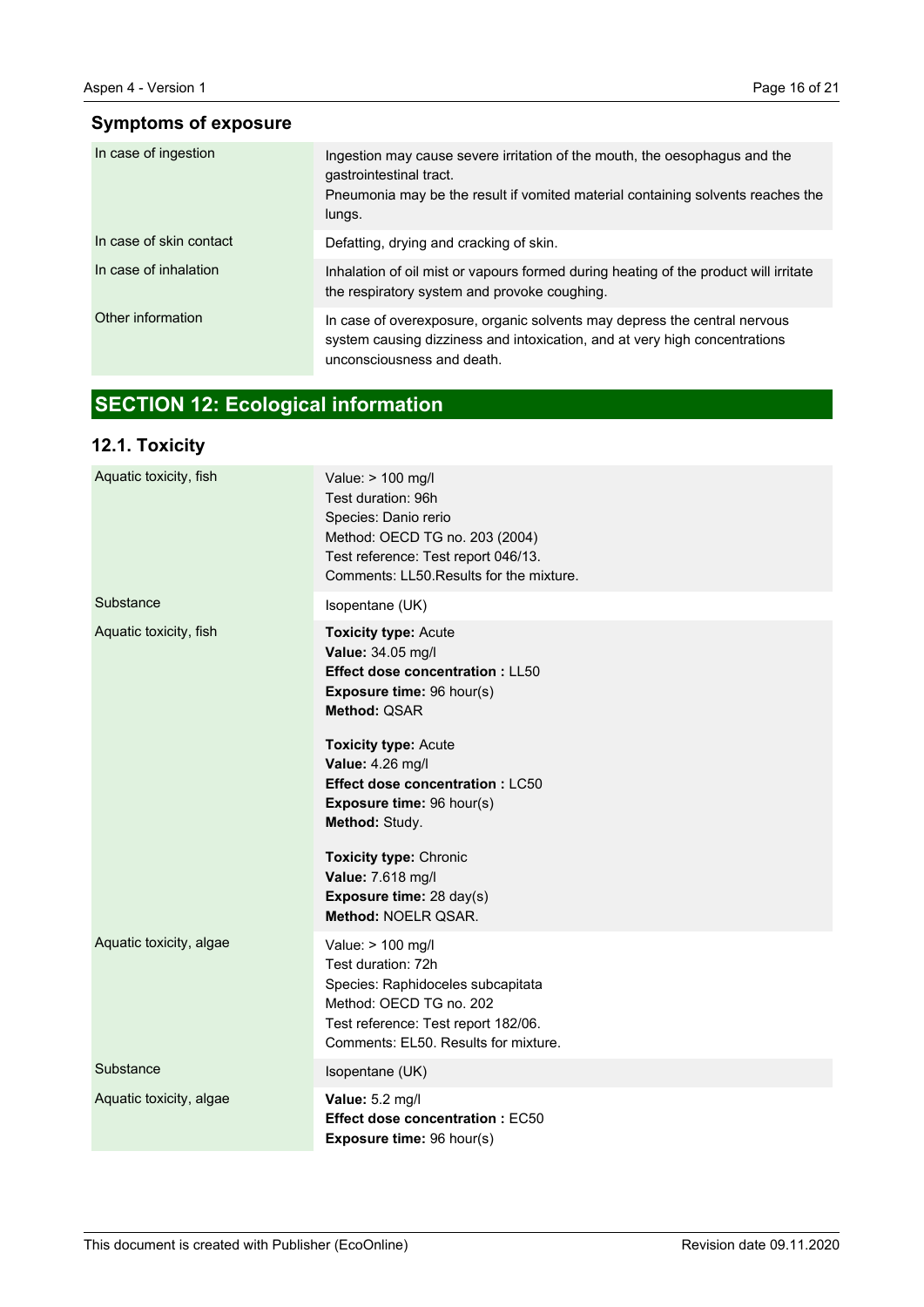|                              | Species: green algae<br>Method: QSAR.                                                                                                                                                                                                                                                                                                                                                      |
|------------------------------|--------------------------------------------------------------------------------------------------------------------------------------------------------------------------------------------------------------------------------------------------------------------------------------------------------------------------------------------------------------------------------------------|
|                              | Value: 10.7 mg/l<br><b>Effect dose concentration: EC50</b><br><b>Exposure time: 72 hour(s)</b><br>Species: Scenedesmus capricornutum<br>Method: (Growth rate.) Read across.                                                                                                                                                                                                                |
|                              | Value: 7.51 mg/l<br><b>Effect dose concentration: EC50</b><br><b>Exposure time: 72 hour(s)</b><br>Species: Scenedesmus capricornutum<br>Method: (Biomass.) Read across.                                                                                                                                                                                                                    |
|                              | Value: 1.26 mg/l<br><b>Effect dose concentration: EC50</b><br><b>Exposure time: 72 hour(s)</b><br>Species: Scenedesmus capricornutum<br>Method: (Biomass.) Read across.                                                                                                                                                                                                                    |
|                              | Value: 7.51 mg/l<br><b>Effect dose concentration: NOEC</b><br><b>Exposure time: 72 hour(s)</b><br>Species: Scenedesmus capricornutum<br>Method: (Growth rate.) Read across.<br>Comments: Based on key study.<br>The toxicity of 2-methylbutane to algae has been read across within the category<br>from n-pentane.:<br>EC 50 growth rate = 10.7 mg/l, and NOEC growth rate = $2.04$ mg/L. |
| Aquatic toxicity, crustacean | Value: > 1000 mg/l<br>Test duration: 48h<br>Species: Daphnia Magna<br>Method: OECD Tg no. 201<br>Test reference: Test report 31/04.<br>Comments: EL50. Data applies to formulation mixture.                                                                                                                                                                                                |
| Substance                    | Isopentane (UK)                                                                                                                                                                                                                                                                                                                                                                            |
| Aquatic toxicity, crustacean | <b>Toxicity type: Acute</b><br>Value: 2.3 mg/l<br><b>Effect dose concentration: EC50</b><br><b>Exposure time: 48 hour(s)</b><br>Method: Study.                                                                                                                                                                                                                                             |
|                              | <b>Toxicity type: Acute</b><br>Value: 4.2 mg/l<br><b>Effect dose concentration: EC50</b><br><b>Exposure time: 48 hour(s)</b><br>Method: Study.                                                                                                                                                                                                                                             |
|                              | <b>Toxicity type: Acute</b><br>Value: 59.44 mg/l<br><b>Effect dose concentration: EL50</b><br><b>Exposure time: 48 hour(s)</b><br>Method: QSAR.                                                                                                                                                                                                                                            |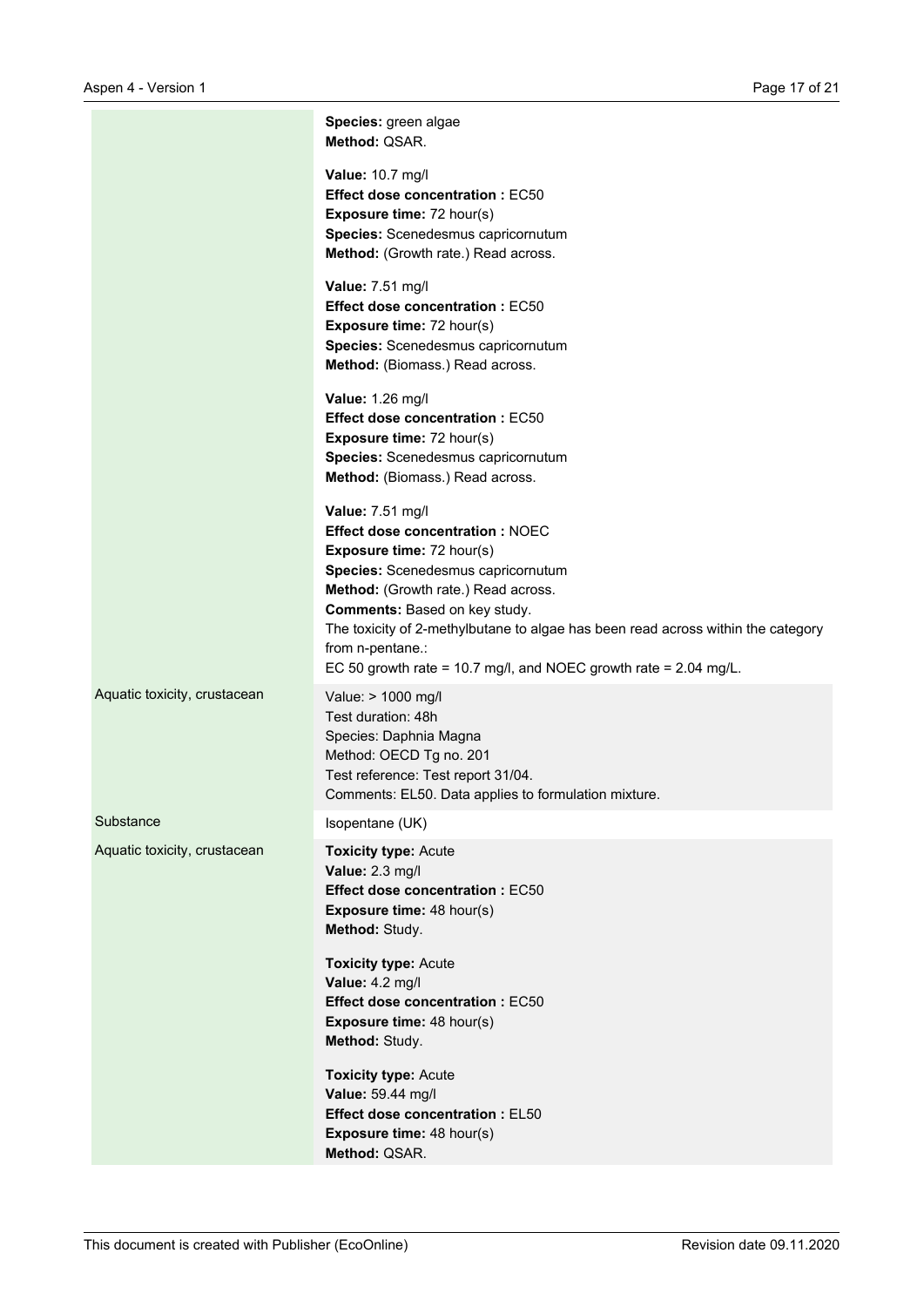|                      | <b>Toxicity type: Chronic</b><br><b>Value: 13.29 mg/l</b><br>Exposure time: 21 day(s)<br>Method: NOELR QSAR.                                                                                               |
|----------------------|------------------------------------------------------------------------------------------------------------------------------------------------------------------------------------------------------------|
| Substance            | Alkylate (EU)                                                                                                                                                                                              |
| Toxicity to bacteria | Value: > 15.41 mg/l<br><b>Effect dose concentration: LL50</b><br><b>Exposure time: 72 hour(s)</b><br><b>Species: Tetrahymena pyriformis</b><br><b>Method: QSAR Petrotox</b><br><b>Comments: 64741-64-6</b> |

#### **12.2. Persistence and degradability**

| Persistence and degradability<br>description/evaluation | Volatile substances are degraded in the atmosphere within a few days. The<br>product is degraded completely by photochemical oxidation. The product has not<br>proven to be degradable under anaerobic conditions. |
|---------------------------------------------------------|--------------------------------------------------------------------------------------------------------------------------------------------------------------------------------------------------------------------|
| Chemical oxygen demand (COD)                            | Comments: Not known.                                                                                                                                                                                               |
| Biological oxygen demand (BOD)                          | Comments: Not known.                                                                                                                                                                                               |

#### **12.3. Bioaccumulative potential**

| Bioconcentration factor (BCF) | Value: $4.3 - 4.8$                                                                                    |
|-------------------------------|-------------------------------------------------------------------------------------------------------|
|                               | Method: Log Kow                                                                                       |
|                               | Comments: Calculated value for mixture.                                                               |
| Bioaccumulation, evaluation   | Bioaccumulation is unlikely to be significant because of the low water solubility of<br>this product. |

### **12.4. Mobility in soil**

| <b>Mobility</b> | The product contains volatile organic compounds (VOC) which will evaporate         |
|-----------------|------------------------------------------------------------------------------------|
|                 | easily from all surfaces. The product is insoluble in water and will spread on the |
|                 | water surface.                                                                     |

### **12.5. Results of PBT and vPvB assessment**

| Results of PBT and vPvB | This product does not contain any PBT or vPvB substances. |
|-------------------------|-----------------------------------------------------------|
| assessment              |                                                           |

## **12.6. Other adverse effects**

# **SECTION 13: Disposal considerations**

## **13.1. Waste treatment methods**

| Appropriate methods of disposal<br>for the chemical | Make sure containers are empty before discarding (explosion risk). Vent to<br>atmosphere. Disposal to licensed waste disposal site in accordance with local<br>Waste Disposal Authority. |
|-----------------------------------------------------|------------------------------------------------------------------------------------------------------------------------------------------------------------------------------------------|
| Appropriate methods of disposal                     | If container is completely emptied, well-vented and free from product residues                                                                                                           |
| for the contaminated packaging                      | that can pose hazardous properties - the following EWC codes can be used                                                                                                                 |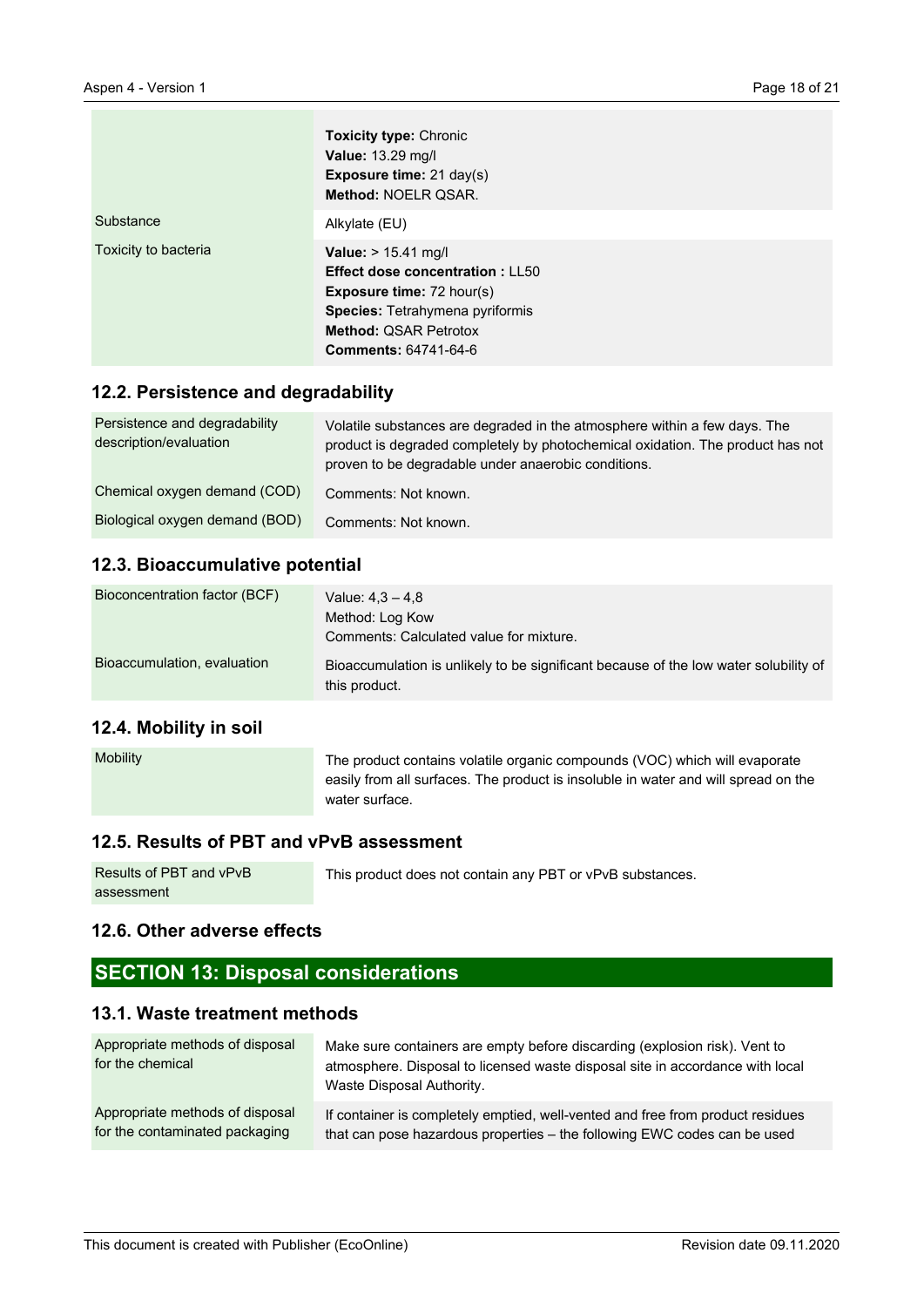|                       | depending on package material:<br>15 01 02 plastic packaging, 15 01 04 metallic packaging.                                                             |
|-----------------------|--------------------------------------------------------------------------------------------------------------------------------------------------------|
| EWC waste code        | EWC waste code: 130702 petrol<br>Classified as hazardous waste: Yes                                                                                    |
| EWL packing           | EWC waste code: 150110 packaging containing residues of or contaminated by<br>dangerous substances<br>Classified as hazardous waste: Yes               |
| <b>EU Regulations</b> | 2008/98/EG                                                                                                                                             |
| National regulations  | The Waste (England and Wales) Regulations 2011 No. 988                                                                                                 |
| Other information     | Disposal to licensed waste disposal site in accordance with local Waste Disposal<br>Authority. The packaging must be empty (drop-free, when inverted). |

# **SECTION 14: Transport information**

## **14.1. UN number**

| ADR/RID/ADN      | 1203 |
|------------------|------|
| <b>IMDG</b>      | 1203 |
| <b>ICAO/IATA</b> | 1203 |

### **14.2. UN proper shipping name**

| ADR/RID/ADN      | PETROL        |
|------------------|---------------|
| <b>IMDG</b>      | <b>PETROL</b> |
| <b>ICAO/IATA</b> | PETROL        |

## **14.3. Transport hazard class(es)**

| ADR/RID/ADN      | 3       |
|------------------|---------|
| <b>IMDG</b>      | ্ব<br>ັ |
| <b>ICAO/IATA</b> | 2<br>ມ  |

## **14.4. Packing group**

| ADR/RID/ADN      |  |
|------------------|--|
| <b>IMDG</b>      |  |
| <b>ICAO/IATA</b> |  |

### **14.5. Environmental hazards**

### **14.6. Special precautions for user**

## **14.7. Transport in bulk according to Annex II of Marpol and the IBC Code**

### **ADR/RID Other information**

33 Hazard No.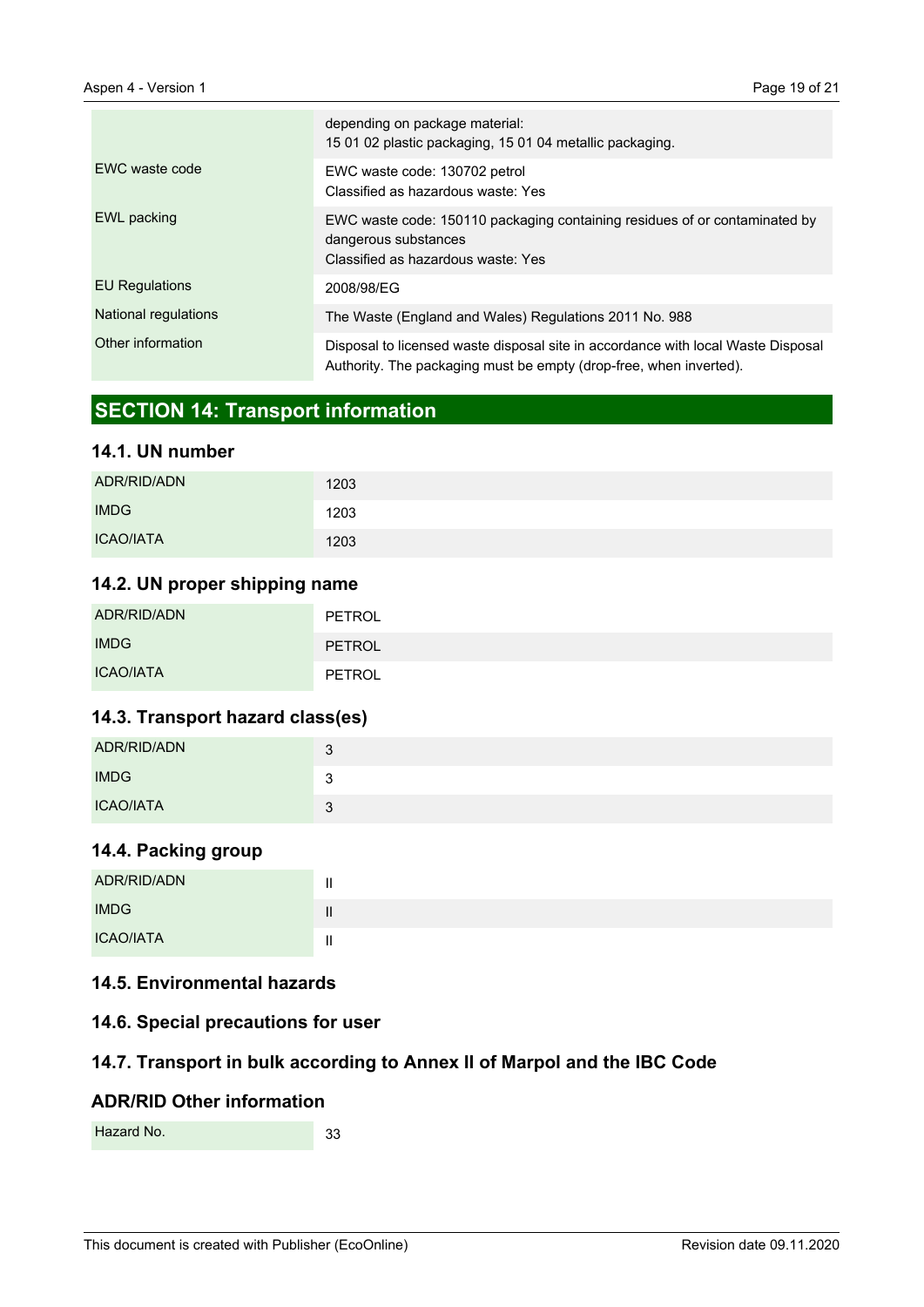EmS

| Other applicable information ADR/<br><b>RID</b> | (D/E)       |
|-------------------------------------------------|-------------|
| <b>IMDG Other information</b>                   |             |
| Additional information IMDG                     | -45 C, c.c. |

| <b>SECTION 15: Regulatory information</b> |  |  |
|-------------------------------------------|--|--|
|                                           |  |  |
|                                           |  |  |

F-E, S-E

# **15.1. Safety, health and environmental regulations / legislation specific for the substance or mixture**

| References (laws/regulations) | Regulation (EC) No 1907/2006 of the European Parliament and of the Council of<br>18 December 2006 concerning the Registration, Evaluation, Authorisation and<br>Restriction of Chemicals (REACH), establishing a European Chemicals Agency,<br>amending Directive 1999/45/EC and repealing Council Regulation (EEC) No 793/<br>93 and Commission Regulation (EC) No 1488/94 as well as Council Directive 76/<br>769/EEC and Commission Directives 91/155/EEC, 93/67/EEC, 93/105/EC and<br>2000/21/EC, including amendments. |
|-------------------------------|-----------------------------------------------------------------------------------------------------------------------------------------------------------------------------------------------------------------------------------------------------------------------------------------------------------------------------------------------------------------------------------------------------------------------------------------------------------------------------------------------------------------------------|
|                               | Regulation (EC) No 1272/2008 of the European Parliament and of the Council of                                                                                                                                                                                                                                                                                                                                                                                                                                               |
|                               | 16 December 2008 on classification, labelling and packaging of substances and                                                                                                                                                                                                                                                                                                                                                                                                                                               |
|                               | mixtures, amending and repealing Directives 67/548/EEC and 1999/45/EC, and                                                                                                                                                                                                                                                                                                                                                                                                                                                  |
|                               | amending Regulation (EC) No 1907/2006 with amendments.                                                                                                                                                                                                                                                                                                                                                                                                                                                                      |
|                               | Directive 2008/98 / EC of the European Parliament and of the Council of 19                                                                                                                                                                                                                                                                                                                                                                                                                                                  |
|                               | November 2008 on waste and repealing certain directives.                                                                                                                                                                                                                                                                                                                                                                                                                                                                    |
|                               | EH40/2005, Workplace exposure limits 2005, with amendments.                                                                                                                                                                                                                                                                                                                                                                                                                                                                 |
|                               | The Control of Substances Hazardous to Health Regulations 2002 (S.I 2002 No.                                                                                                                                                                                                                                                                                                                                                                                                                                                |
|                               | 2677) with amendments.                                                                                                                                                                                                                                                                                                                                                                                                                                                                                                      |
|                               | The Waste (England and Wales) Regulations 2011 No. 988                                                                                                                                                                                                                                                                                                                                                                                                                                                                      |

## **15.2. Chemical safety assessment**

| Chemical safety assessment<br>performed | No.                                                                                                               |
|-----------------------------------------|-------------------------------------------------------------------------------------------------------------------|
| <b>Exposure scenarios for mixture</b>   | No                                                                                                                |
| Exposure scenario comments              | Relevant information from component Exposure Scenarios has been<br>incorporated into Sections 4 – 13 of this SDS. |

# **SECTION 16: Other information**

| Supplier's notes                                    | The information on this data sheet represents our current data and is reliable<br>provided that the product is used under the prescribed conditions and in<br>accordance with the application specified on the packaging and/or in the<br>technical guidance literature. Any other use of the product which involves using<br>the product in combination with any other product or any other process is the<br>responsibility of the user. |
|-----------------------------------------------------|--------------------------------------------------------------------------------------------------------------------------------------------------------------------------------------------------------------------------------------------------------------------------------------------------------------------------------------------------------------------------------------------------------------------------------------------|
| List of relevant H-phrases (Section<br>$2$ and $3)$ | H220 Extremely flammable gas.<br>H224 Extremely flammable liquid and vapour.<br>H225 Highly flammable liguid and vapour.<br>H280 Contains gas under pressure; may explode if heated.<br>H304 May be fatal if swallowed and enters airways.                                                                                                                                                                                                 |